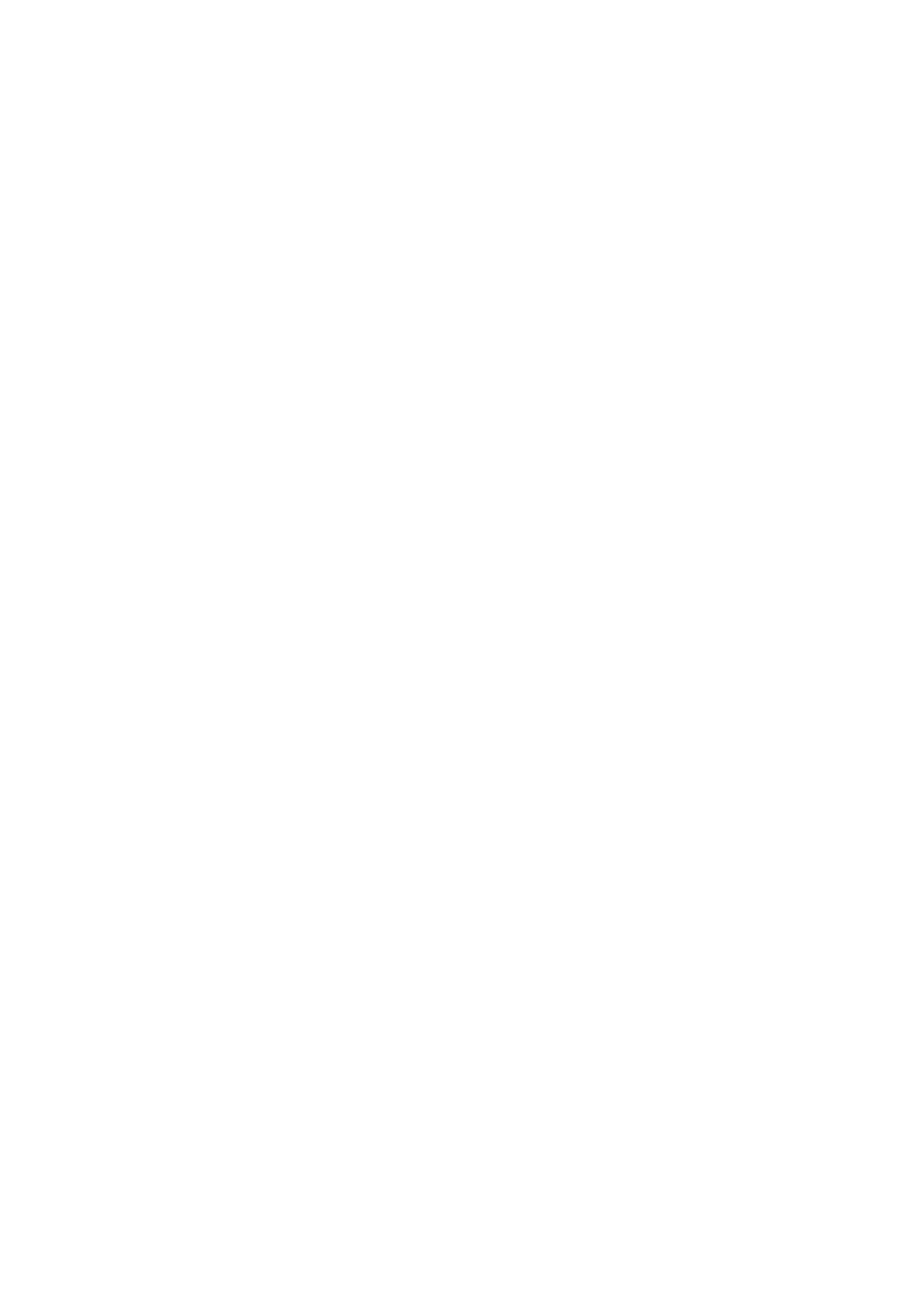#### МЕЖГОСУДАРСТВЕННЫЙ C T A H I A P T

# БАНКИ МЕТАЛЛИЧЕСКИЕ ДЛЯ КОНСЕРВОВ

#### Технические условия

**TOCT**  $5981 - 88$ 

Tins for canned food. Specifications

МКС 55.120<br>ОКП 14 1740, 14 1750

#### Дата введения 01.01.90

Настоящий стандарт распространяется на металлические банки и крышки к ним, предназначенные для фасования консервируемой продукции.

Стандарт не распространяется на алюминиевые банки с легковскрываемыми крышками и жестяные банки с язычком.

Обязательные требования изложены в пп. 1.3.2, 1.3.5, 1.3.6, 1.3.8, 1.3.12, 1.3.13, 1.3.16. (Измененная редакция, Изм. № 2, 3).

# 1. ТЕХНИЧЕСКИЕ ТРЕБОВАНИЯ

1.1. Банки и крышки должны изготовляться в соответствии с требованиями настоящего стандарта по конструкторской и технологической документации, утвержденной в установленном порядке.

# 1.2. Основные параметры и размеры

1.2.1. В зависимости от конструкции банки изготовляют двух типов:

 $I -$  сборные круглые (черт. 1) и прямоугольные (черт. 2);

 $II$  — цельные круглые (черт. 3), фигурные — прямоугольные (черт. 4), овальные (черт. 5) и эллиптические (черт. 6).

Сборные банки изготовляют со сварным и паяным продольным швом.

Банки изготовляют с ребрами жесткости (зигами) на корпусах или без них.

# (Измененная редакция, Изм. № 2).

1.2.2. Размеры и вместимость укупоренных сборных круглых банок указаны на черт. 1 и в табл 1



Черт. 1

Перепечатка воспрещена

© Издательство стандартов, 1989 © ИПК Издательство стандартов, 2003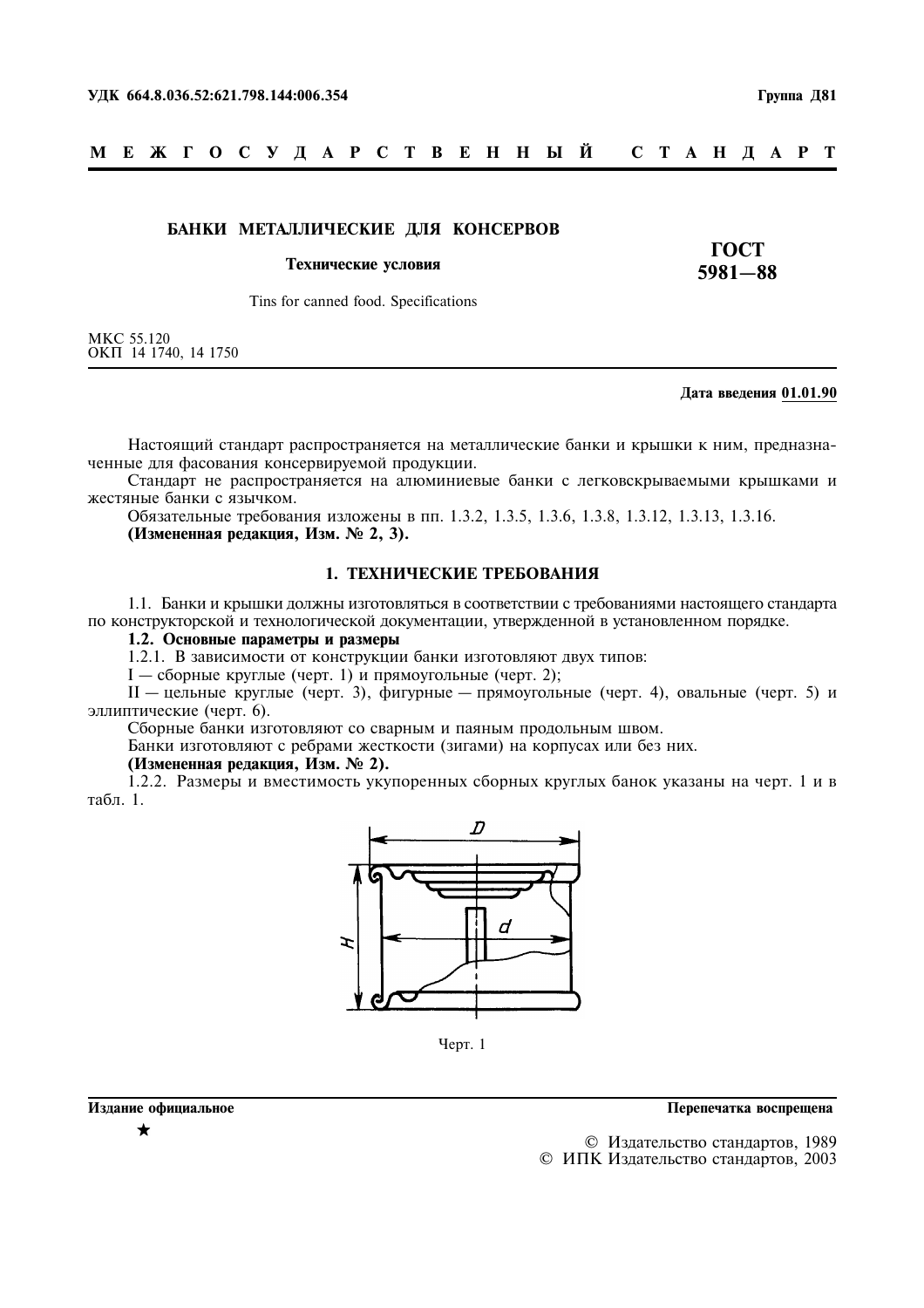# С. 2 ГОСТ 5981-88

 $T$ аблица $1$ 

|            | Диаметр, мм |             |                                     | Вместимость, см <sup>3</sup> |                          |                      |  |
|------------|-------------|-------------|-------------------------------------|------------------------------|--------------------------|----------------------|--|
| внутренний |             | наружный D  | Высота наруж-<br>ная макс. $H$ , мм | Номин.                       | Пред. откл.              | Обозначение<br>банки |  |
| номин. $d$ | Номин.      | Пред. откл. |                                     |                              |                          |                      |  |
|            |             |             | 42,0                                | $70\,$                       | $+2,0$<br>$-3,0$         | 34                   |  |
|            |             |             | 54,0                                | 95                           | $+3,0$<br>$-4,0$         | 24                   |  |
| 50,5       | 54,0        |             | 59,0                                | 106                          | $+3,5$<br>$-4,5$         | $10\,$               |  |
|            |             |             | 76,0                                | 140                          | $+4,5$<br>$-5,5$         | 36                   |  |
|            |             |             | 84,0                                | 155                          | $+5,0$<br>$-6,5$         | 25                   |  |
|            |             |             | 114,0                               | 215                          | $+4,5$<br>$-6,5$         | 39                   |  |
|            |             | $-1,0$      | 47,0                                | 115                          | $+3,5$<br>$-4,5$         | 35                   |  |
| 59,5       | 63,0        |             | 63,0                                | 155                          | $+5,0$<br>$-6,5$         | $20\,$               |  |
|            |             |             | 76,0                                | 195                          | $+6,0$<br>$-8,0$         | 23                   |  |
|            |             |             | 70,0                                | 260                          | $+5,5$<br>$-8,0$         | $\overline{4}$       |  |
|            |             |             | 84,0                                | 320                          | $+6,5$<br>$-10,0$        | $\overline{7}$       |  |
| 72,8       | 76,0        |             | 95,0                                | 370                          | $+7,5$<br>$-11,5$        | $\boldsymbol{9}$     |  |
|            |             |             | 109,0                               | 425                          | $+8,5$<br>$-13,5$        | 46                   |  |
|            |             |             | 114,0                               | 445                          | $+9,0$<br>$-13,5$        | 43                   |  |
| 74,1       | 77,4        |             | 39,8                                | 140                          | $+4,5$<br>$-6,0$         | 22                   |  |
|            | 87,0        |             | 46,0                                | 210                          | $+4,5$<br>$-6,5$         | 38                   |  |
| 83,4       |             |             | 52,0                                | 240                          | $+5,0$<br>$-7,5$         | $\sqrt{5}$           |  |
|            |             |             | 57,0                                | 270                          | $+5,5$<br>$-8,0$         | 6                    |  |
|            |             |             | 27,0                                | 150                          | $^{+4,5}_{-6,0}$         | 37                   |  |
|            |             |             | 42,0                                | 245                          | $+5,0$<br>$-\frac{7}{5}$ | 40                   |  |
| 91,0       | 95,0        | $-1,5$      | 70,0                                | 410                          | $+8,5$<br>$-12,5$        | 41                   |  |
|            |             |             | 76,0                                | 445                          | $+9,0$<br>$-13,5$        | 42                   |  |
|            |             |             | 95,0                                | 570                          | $+11,5$<br>$-17,0$       | 44                   |  |
|            |             |             | 126,0                               | 770                          | $+15,5$<br>$-23,0$       | 45                   |  |
|            |             |             | 23,5                                | 130                          | $+4,0$<br>$-5,5$         | 21                   |  |
| 99,0       | 103,0       |             | 30,5                                | 175                          | $+5,0$<br>$-\frac{7}{9}$ | $\overline{2}$       |  |
|            |             |             | 40,4                                | 250                          | $+5,0$<br>$-\frac{7}{5}$ | $\mathfrak{Z}$       |  |
|            |             |             | 53,2                                | 353                          | $+7,0$<br>$-10,5$        | $\,$ 8 $\,$          |  |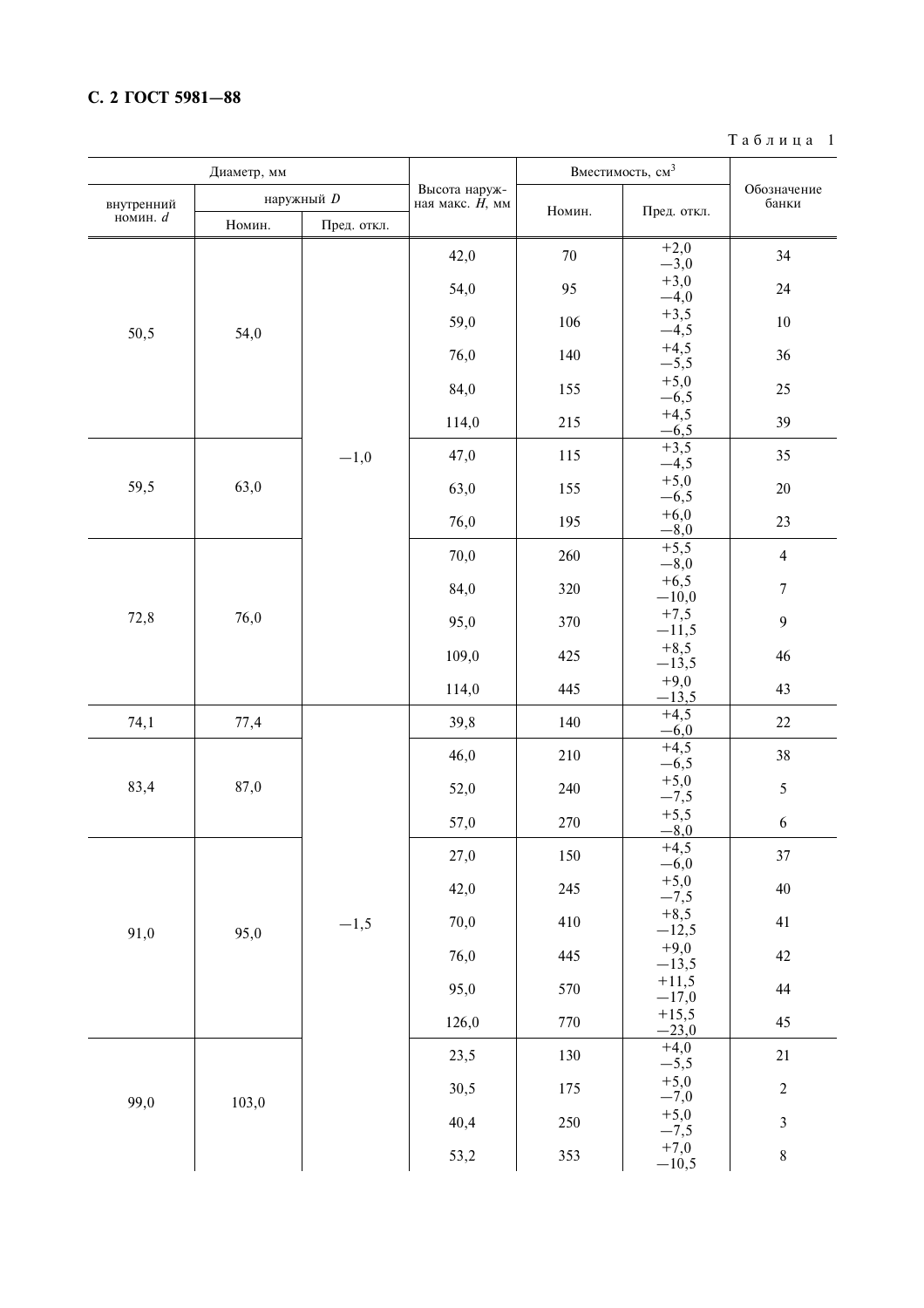| Продолжение табл. 1 |  |
|---------------------|--|
|                     |  |

|                          | Диаметр, мм |                  |                                     | Вместимость, см <sup>3</sup> |                      |                      |
|--------------------------|-------------|------------------|-------------------------------------|------------------------------|----------------------|----------------------|
| внутренний<br>номин. $d$ |             | наружный D       | Высота наруж-<br>ная макс. $H$ , мм | Номин.                       | Пред. откл.          | Обозначение<br>банки |
|                          | Номин.      | Пред. откл.      |                                     |                              |                      |                      |
| 99,0                     |             |                  | 70,0                                | 475                          | $+9,5$<br>$-14,5$    | 11                   |
|                          | 103,0       | $-1,5$           | 82,0                                | 580                          | $+11,5$<br>$-17,5$   | 12                   |
|                          |             |                  | 124,0                               | 895                          | $+18,0$<br>$-27,0$   | 13                   |
| 153,1                    | 157,1       | $-2,0$           | 172,5                               | 3020                         | $+45,5$<br>$-60,5$   | 14                   |
|                          |             |                  | 267,5                               | 4770                         | $+71,5$<br>$-95,5$   | 47                   |
| 215,0                    | 218,0       | $-1,5$<br>$+0,5$ | 250,0                               | 8820                         | $+132,5$<br>$-176,5$ | 15                   |
| 223,0                    | 228,0       | $-2,0$           | 253,0                               | 9590                         | $+144,0$<br>$-192,0$ | 48                   |

Примечание. Внутренний диаметр не является контролируемым параметром по настоящему стандарту.

(Измененная редакция, Изм. № 2, 3).<br>1.2.3. Размеры и вместимость укупоренных сборных прямоугольных банок указаны на черт. 2 и в табл. 2.



Черт. 2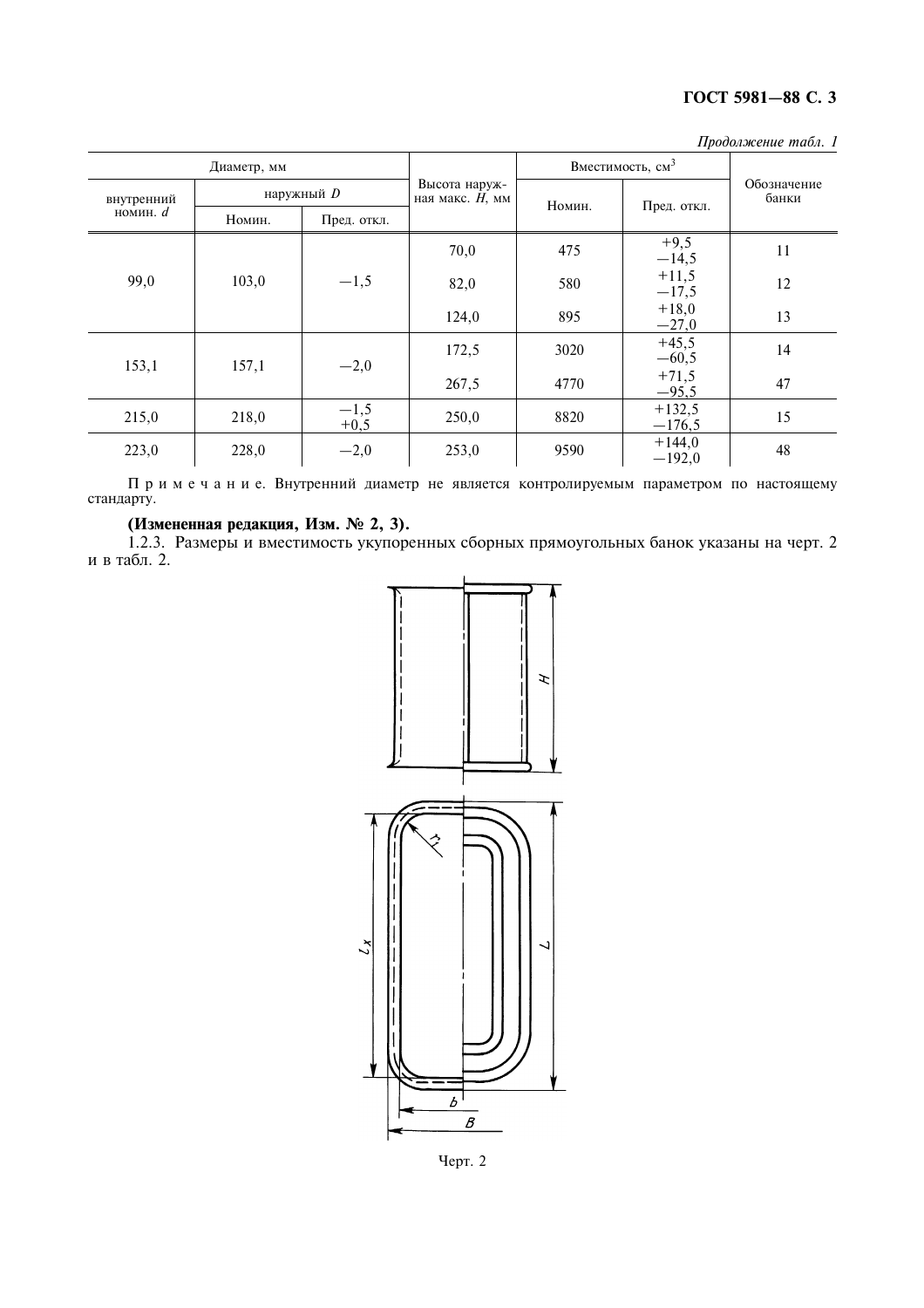# С. 4 ГОСТ 5981-88

Таблица 2

| Длина, мм         |        | Ширина, мм     |       |                                      | Высота        |                     | Вместимость, см <sup>3</sup> |                  |                    |       |
|-------------------|--------|----------------|-------|--------------------------------------|---------------|---------------------|------------------------------|------------------|--------------------|-------|
| наружная $L$      |        |                |       | наружная $B$                         | наруж-<br>ная | Радиус<br>закругле- |                              | Обозна-<br>чение |                    |       |
| внутрен-<br>няя 1 | Номин. | Пред.<br>ОТКЛ. | няя b | внутрен-<br>Пред.<br>Номин.<br>ОТКЛ. |               | макс. $H$ ,<br>MM   | НИЯ, ММ                      | Номин.           | Пред.<br>ОТКЛ.     | банки |
|                   |        |                |       |                                      |               | 62,2                |                              | 200              | $+2,0$<br>$-4,0$   | 61    |
| 91,3              | 94,2   |                | 43,2  | 46,1                                 |               | 76,0                | 15,4                         | 250              | $+2,5$<br>$-5,0$   | 62    |
|                   |        | $-1,0$         |       |                                      | $-1,0$        | 53,9                |                              | 500              | $+5,0$<br>$-10,0$  | 63    |
| 122,4             | 125,6  |                | 91,1  | 94,3                                 |               | 102,1               | 20,4                         | 1000             | $+10,0$<br>$-20,0$ | 64    |
|                   |        |                |       |                                      |               | 125,4               |                              | 1250             | $+6,5$<br>$-12,5$  | 65    |
|                   |        |                |       |                                      |               | 148,4               |                              | 1500             | $+7,5$<br>$-15,0$  | 66    |

 $\Pi$ р и м е ч а н и е. Внутренние размеры банок и радиус закругления даны для изготовления технологических инструментов.

# (Измененная редакция, Изм. № 2).

1.2.4. Размеры и вместимость укупоренных цельных круглых банок указаны на черт. 3 и в табл. 3.



Черт. 3

| Таблица |  |  |  |  |  |  | - 3 |
|---------|--|--|--|--|--|--|-----|
|---------|--|--|--|--|--|--|-----|

|            | Диаметр, мм |             |                                     | Вместимость, см <sup>3</sup> |                            |                      |  |
|------------|-------------|-------------|-------------------------------------|------------------------------|----------------------------|----------------------|--|
| внутренний |             | наружный D  | Высота наруж-<br>ная макс. $H$ , мм | Номин.                       | Пред. откл.                | Обозначение<br>банки |  |
| номин. $d$ | Номин.      | Пред. откл. |                                     |                              |                            |                      |  |
| 72,8       |             |             | 17,0                                | 50                           | $+1,50$<br>$-2,00$         | 57                   |  |
|            |             | $-1,0$      | 21,0                                | 70                           | $+2,5$<br>$-3,0$           | 58                   |  |
|            | 76,0        |             | 25,0                                | 90                           | $^{+3,0}_{-4,0}$           | 59                   |  |
|            |             |             | 27,0                                | 95                           | $^{+3,0}_{-4,0}$           | 60                   |  |
|            |             |             | 31,5                                | 110                          | $+3,5$<br>$-4,5$<br>$+5,5$ | $\mathbf{1}$         |  |
|            |             |             | 70,0                                | 260                          | $-\times, 0$               | $\overline{4}$       |  |
| 74,1       | 77,4        |             | 39,8                                | 140                          | $+4,5$<br>$-6,0$           | 22                   |  |
|            |             | $-1,5$      | 46,0                                | 210                          | $+4,5$<br>$-6,5$           | 38                   |  |
| 83,4       | 87,0        |             | 52,0                                | 240                          | $+5,0$<br>$-7,5$           | 5                    |  |
|            |             |             | 57,0                                | 270                          | $+5,5$<br>$-8,0$           | 6                    |  |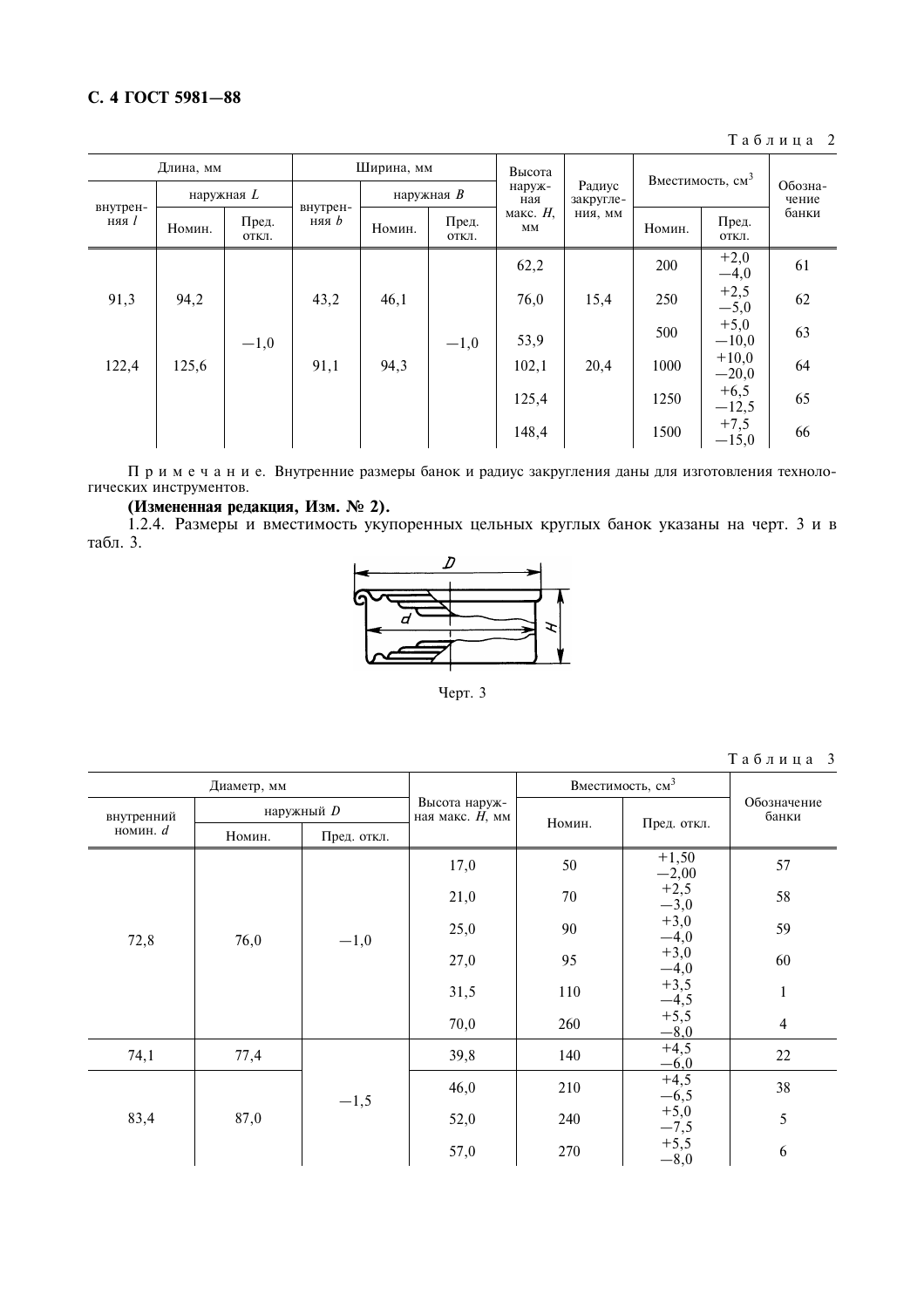| Продолжение табл. З |  |  |
|---------------------|--|--|
|---------------------|--|--|

|            | Диаметр, мм |             |                                     | Вместимость, см <sup>3</sup> |                        |                      |
|------------|-------------|-------------|-------------------------------------|------------------------------|------------------------|----------------------|
| внутренний |             | наружный D  | Высота наруж-<br>ная макс. $H$ , мм | Номин.                       |                        | Обозначение<br>банки |
| номин. $d$ | Номин.      | Пред. откл. |                                     |                              | Пред. откл.            |                      |
| 91,0       |             |             | 27,0                                | 150                          | $^{+4,5}_{-6,0}$       | 37                   |
|            | 95,0        | $-1,5$      | 42,0                                | 250                          | $+5,0$<br>$-7,5$       | 40                   |
|            |             |             | 70,0                                | 410                          | $+8,8$<br>$-12,5$      | 41                   |
|            |             |             | 22,0                                | 130                          | $+4,0$                 | 21                   |
| 99,0       | 103,0       |             | 28,0                                | 175                          | $-5,5$<br>+5,5<br>-7,0 | 2                    |
|            |             |             | 38,5                                | 250                          | $+7,0$<br>$-7,5$       | 3                    |
|            |             |             | 50,5                                | 353                          | $+7,0$<br>$-10,0$      | 8                    |

 $\begin{array}{c|c|c|c} | & | & | & 50,3 & | & 50,3 & | & -10,0 & | & 9 \end{array}$ <br>1. Внутренний диаметр не является контролируемым размером по настоящему стандарту.<br>2. Для штампованных алюминиевых банок наружный диаметр *D* может быть на 0,2—0,3 мм

# (Измененная редакция, Изм. № 2, 3).

1.2.5. Размеры и вместимость укупоренных фигурных цельных банок указаны на черт. 4-6 и в табл. 4.







Черт. 5



Черт. 6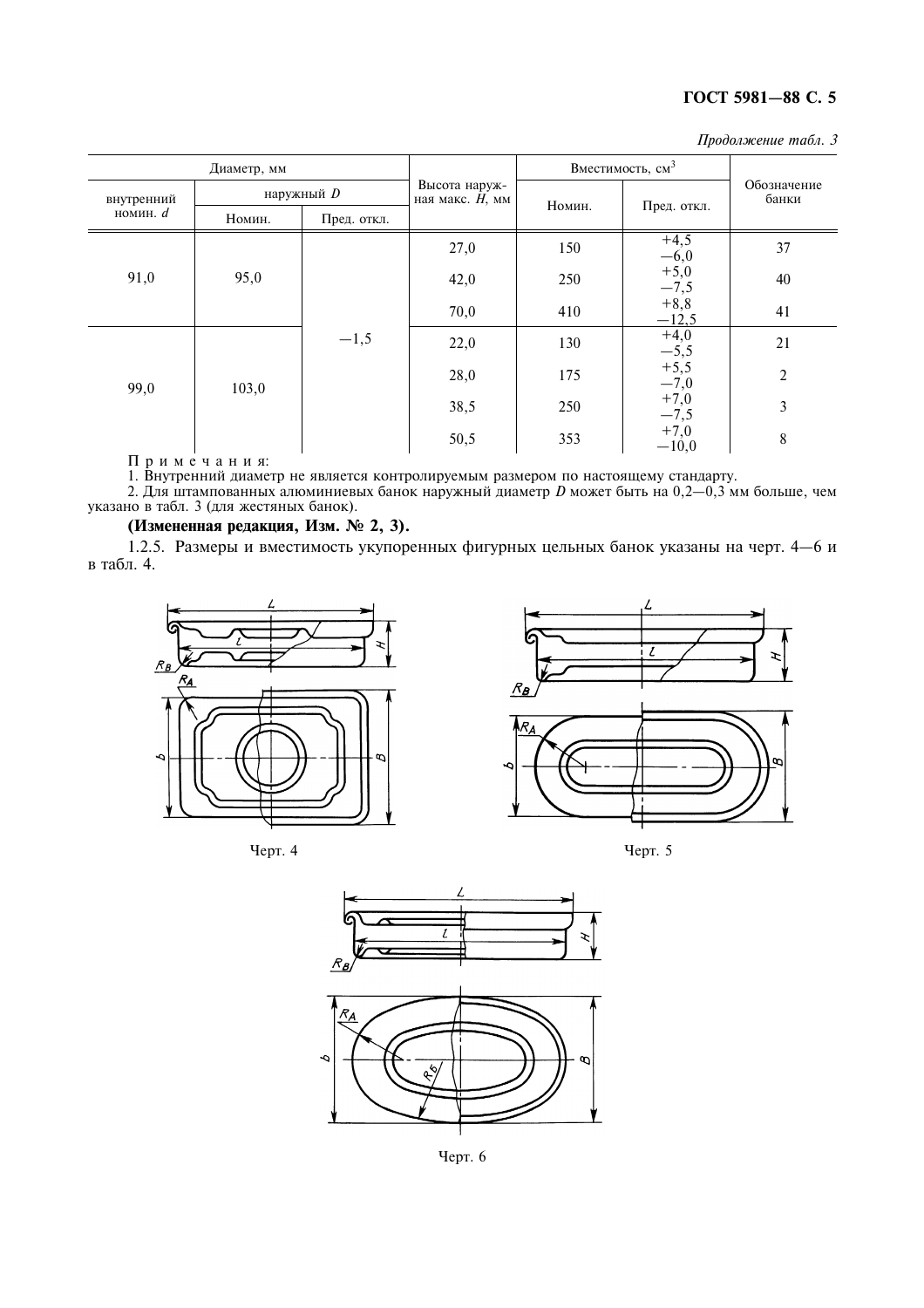|                              | Обозна<br>чение<br>банки |                                                           | 21852339825<br>54<br>19<br>ິສສສ                                                                                                                                                                                                                                                                                   |  |
|------------------------------|--------------------------|-----------------------------------------------------------|-------------------------------------------------------------------------------------------------------------------------------------------------------------------------------------------------------------------------------------------------------------------------------------------------------------------|--|
|                              |                          | Пред.<br>откл.                                            | $\begin{array}{c}\n 1, & 0, & 0, \\ 1, & 1, & 1, \\ 1, & 1, & 1\n \end{array}$<br>$\pm 2,5$                                                                                                                                                                                                                       |  |
| Вместимость, см <sup>3</sup> |                          | Номин                                                     | sangganggang<br>225<br><b>52233</b>                                                                                                                                                                                                                                                                               |  |
|                              |                          | $R_{\rm B}$                                               | anananananan<br>nininingnoono<br>ว. ว.<br>2. ว<br>2,5                                                                                                                                                                                                                                                             |  |
| Радиусы закругления, мм      |                          | $R_{\rm B}$                                               | $75,5$<br>111,0<br>111,0<br>110,7<br>I<br>$\mathsf{l}$<br>I<br>$\overline{\phantom{a}}$<br>$\mathsf{I}$<br>$\overline{\phantom{a}}$<br>$\overline{\phantom{a}}$<br>$\overline{\phantom{a}}$<br>$\overline{\phantom{a}}$<br>$\overline{\phantom{a}}$<br>$\mathbf{I}$<br>$\overline{1}$<br>$\overline{\phantom{a}}$ |  |
|                              |                          | $R_{\!\scriptscriptstyle\chi}^{\!\scriptscriptstyle\chi}$ | $32,0$<br>$32,0$<br>0.0003<br>20023<br>15,0<br>17,0<br>ooooooooo<br>XXXXXXXXX<br>17,0                                                                                                                                                                                                                             |  |
|                              |                          | Пред.<br>откл.                                            | $-1,0$<br>$-1,0$<br>$-1,0$                                                                                                                                                                                                                                                                                        |  |
| Высота наружная              | $H$ мм                   | Макс.                                                     | 31,8<br>ースの74010950812074010980<br>onov<br>naago<br>naag                                                                                                                                                                                                                                                          |  |
|                              |                          | Пред.<br>откл.                                            | $-1,0$<br>$-1,0$<br>$-1,0$                                                                                                                                                                                                                                                                                        |  |
| Ширина, мм                   | наружная В               | Номин                                                     | 8888.1<br>85821<br>69 <sub>.8</sub><br>4 L L 8 8 8 8 8 8 8 9<br>A 4 9 4 8 8 8 9 8 9 9 9 9<br>A 4 6 9 8 9 8 9 9 0 0 9 9                                                                                                                                                                                            |  |
|                              |                          | Пред.<br>откл.                                            | $\pm 0,5$<br>$\pm 0,5$<br>$\pm 0,5$                                                                                                                                                                                                                                                                               |  |
|                              | внутренняя $b$           | Номин.                                                    | 6385<br>6385<br>d<br>Sagooooorrrr<br>Sagoooorrrr<br>66,1<br>64,0                                                                                                                                                                                                                                                  |  |
|                              |                          | Пред.<br>откл.                                            | $-1,0$<br>$-1,0$<br>$-1,0$                                                                                                                                                                                                                                                                                        |  |
|                              | наружная $L$             | Номин.                                                    | 151,8<br>153,8<br>107,8%<br>148,9%<br>1504,01                                                                                                                                                                                                                                                                     |  |
| Длина, мм                    |                          | Пред.<br>откл.                                            | $\pm 0,5$<br>$\pm 0.5$<br>$\pm 0.5$                                                                                                                                                                                                                                                                               |  |
|                              | внутренняя і             | Номин                                                     | 148,0<br>150,0<br>$103,8$<br>145,7<br>1460,7                                                                                                                                                                                                                                                                      |  |
|                              | Форма<br>банки           |                                                           | $\begin{array}{c} \Pi \mathrm{p} \mathrm{g} \mathrm{m} \mathrm{o} \\ \mathrm{y} \mathrm{r} \mathrm{o} \mathrm{r} \mathrm{b} \\ \mathrm{H} \mathrm{a} \mathrm{g} \end{array}$<br>Оваль-<br>Эллип-<br>тичес-<br>кая<br>ная                                                                                          |  |

Примечание. Внутренние размеры банок и радиусы закруглений даны для изготовления технологических инструментов.<br>(Измененная редакция, Изм. № 2).

# С. 6 ГОСТ 5981-88

Таблица 4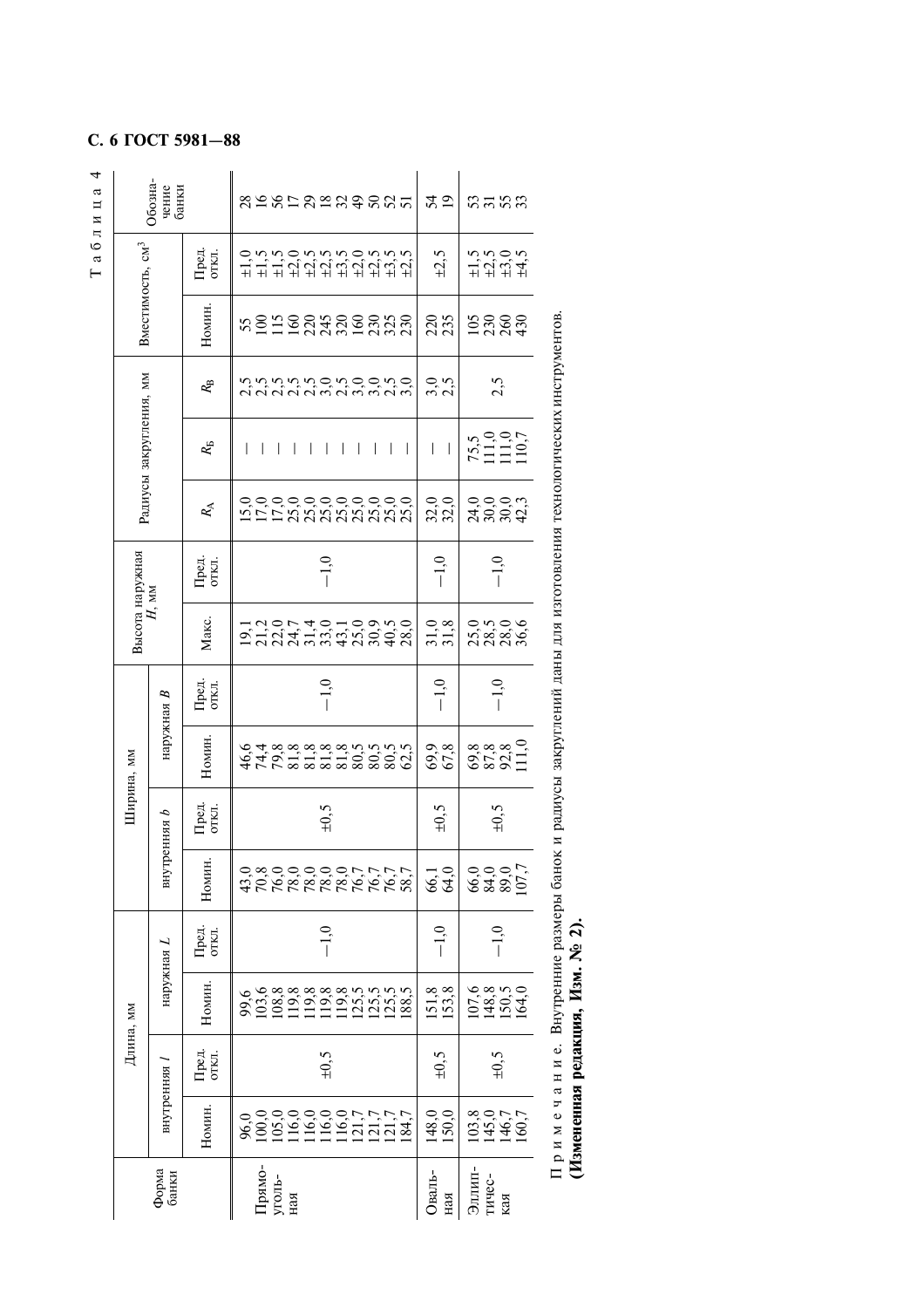# 1.3. Характеристики

1.3.1. Для изготовления банок должны применяться материалы:

жесть холоднокатаная белая листовая или рулонная по ГОСТ 13345 марок ЭЖК, ЭЖК-Д и ГЖК; жесть белая холоднокатаная горячего лужения в рулонах;

жесть белая листовая лакированная по нормативно-технической документации;

жесть белая листовая и рулонная по нормативно-технической документации;

жесть белая листовая литографированная по нормативно-технической документации; жесть белая импортная;

жесть хромированная лакированная марки ХЛЖК и ХЛЖК-У;

алюминиевая лакированная лента или листы по нормативно-технической документации; припой оловянно-свинцовый по ГОСТ 21930 с номинальным содержанием олова 40 %; уплотнительные пасты по нормативно-технической документации;

материал лакокрасочный шовный по нормативно-технической документации.

# (Измененная редакция, Изм. № 3).

1.3.2. Материалы, используемые для изготовления банок и крышек, должны быть допущены органами санитарно-эпидемиологического надзора для контакта с пищевыми продуктами.

# (Измененная редакция, Изм. № 2).

1.3.3. Рекомендуемые толщины жести и алюминия для всех типов банок и крышек приведены в приложении 1.

1.3.4. Поверхность банок должна быть гладкой и соответствовать требованиям к поверхности жести по п. 1.3.1.

Допускаются:

скобки и вмятины, не нарушающие защитного покрытия;

для сборных банок — перегибы (граненость);

лля сборных паяных банок:

следы от капельных забросов припоя площадью до 1 мм<sup>2</sup>;

забросы припоя в виде частиц, прикрепившихся на внутренней поверхности банок, размером не более 1,6 мм.

# (Измененная редакция, Изм. № 3).

1.3.5. Банки должны быть герметичными.

(Измененная редакция, Изм. № 2).

1.3.6. Края корпусов банок должны быть отбортованы.

Отбортованные края не должны иметь деформаций, влияющих на герметичность.

1.3.7. Продольный шов банок должен быть гладким и плотным.

На продольном паяном шве могут выполняться рифты, не нарушающие целостности внутреннего зашитного покрытия банок.

Допускаются:

перекосы в нахлесте паяного шва не более чем на 0.5 мм;

утолщения нахлестки продольного паяного шва, превышающие удвоенную толщину жести корпуса не более чем на 0,25 мм;

наплывы припоя в местах нахлестки на внутренней поверхности банки суммарной площадью не более 50 мм<sup>2</sup>;

волнистость закаточного шва, не влияющая на его герметичность;

шероховатость припоя с внешней стороны.

# (Измененная редакция, Изм. № 1, 3).

1.3.7а. Закаточный шов должен быть гладким и плотно прикатанным по всему периметру к корпусу банки, без накатов и подрезов, заусенцев и волнистости.

Допускается в месте углошва видимое увеличение толщины шва не более чем на 20 %.

# (Введен дополнительно, Изм. № 1).

1.3.8. Крышки банок должны иметь слой уплотнительной пасты, обеспечивающей герметичность укупоривания банок.

1.3.9. В зависимости от назначения банки изготовляют с лакированной или нелакированной внутренней поверхностью, с лакированной, нелакированной или литографированной наружной поверхностью.

Вид лакокрасочного покрытия внутренней и наружной поверхностей банок устанавливают по согласованию с потребителем.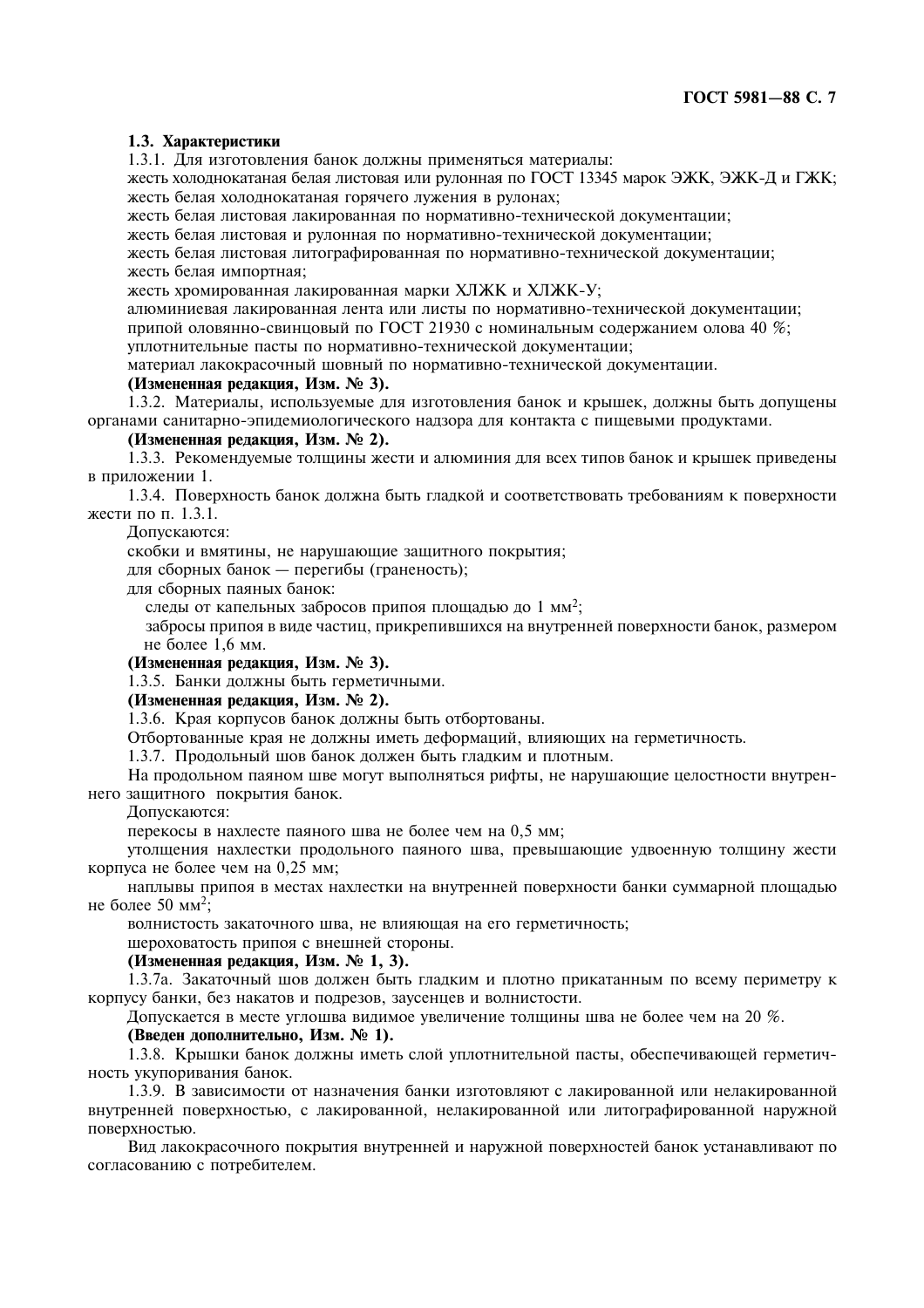# C. 8 FOCT 5981-88

1.3.10. Лакокрасочное покрытие на внутренней и наружной поверхностях банок и крышек должно быть равномерным, сплошным, гладким, без трещин и пузырей, иметь цвет, свойственный лакокрасочным покрытиям.

# (Измененная редакция, Изм. № 2).

1.3.11. На лакокрасочном покрытии внутренней поверхности допускаются:

нарушения покрытия на продольном паяном шве и незалакированные участки в местах нахлестки на расстоянии не более 2 мм от кромки нахлестки и влоль шва шириной не более 1 мм;

расплывчатость полосы лакокрасочного материала по сторонам сварного шва;

изменение цвета пленки лакокрасочного покрытия по продольному шву в процессе пайки или сварки;

разнооттеночность цвета лакокрасочного покрытия у банок и крышек;

легкая потертость покрытия без нарушения его целостности;

незалакированные участки суммарной площадью не более 40 мм<sup>2</sup> на закаточном шве;

несквозные царапины лакокрасочного покрытия (не проходящие до металла: олова, алюминия,  $x$ рома $)$ :

не более трех точечных повреждений лакокрасочного покрытия, каждое площадью до 1 мм<sup>2</sup>.

На лакокрасочном покрытии наружной поверхности допускаются незначительные нарушения покрытия в виде легких царапин и потертостей.

# (Измененная редакция, Изм. № 2, 3).

1.3.12. Сварной шов должен быть защищен лакокрасочным покрытием.

# (Измененная редакция, Изм. № 3).

1.3.13. Лакокрасочное покрытие внутренней поверхности должно быть стойким при стерилизации в модельных средах в течение 1 ч при температуре (120±2) °С (приложение 2).

Допускается посветление или потемнение лакокрасочного покрытия. В местах нахлестки углошва, на незалакированных участках вдоль продольного шва, в местах повреждения лакокрасочного покрытия, в местах дефектов поверхности металла допускается потемнение от красно-коричневого до черного. После стерилизации в дистиллированной воде не допускается появление постороннего запаха и привкуса.

### (Измененная редакция, Изм. № 2).

1.3.14. На литографированных банках и крышках должен быть четкий отпечаток воспроизводимого оригинала с точной передачей цветов.

Допускается несовмещение красок:

для полутоновых оригиналов до 0,2 мм;

для штриховых оригиналов до 0,5 мм.

1.3.15. Лакокрасочное покрытие наружной поверхности должно быть устойчивым к стерилизации в течение 1 ч при температуре (120+2) °С в питьевой воде или паровой среде.

После стерилизации допускается потемнение или посветление покрытия по местам нарушений покрытия.

# (Измененная редакция, Изм. № 2).

1.3.16. Банки и крышки должны соответствовать санитарно-гигиеническим требованиям национальных органов санитарно-эпидемиологической службы.

# (Измененная редакция, Изм. № 3).

# 1.4. Комплектность

1.4.1. Банки и крышки поставляют комплектно. Допускается по согласованию с потребителем раздельная поставка банок и крышек.

# 1.5. Маркировка

1.5.1. Маркировку условных обозначений на банках и крышках производят по согласованию с потребителем.

1.5.2. Транспортная маркировка — по ГОСТ 14192.

#### 1.6. Упаковка

1.6.1. Крышки, уложенные в стопки, и банки упаковывают в транспортные пакеты на поддонах с учетом требований ГОСТ 24597. Допускается упаковывать крышки в ящики по ГОСТ 13516, ГОСТ 10131.

Допускается по согласованию с потребителем применять другие виды упаковки, обеспечивающие сохранность банок и крышек при транспортировании и хранении.

(Измененная редакция, Изм. № 2).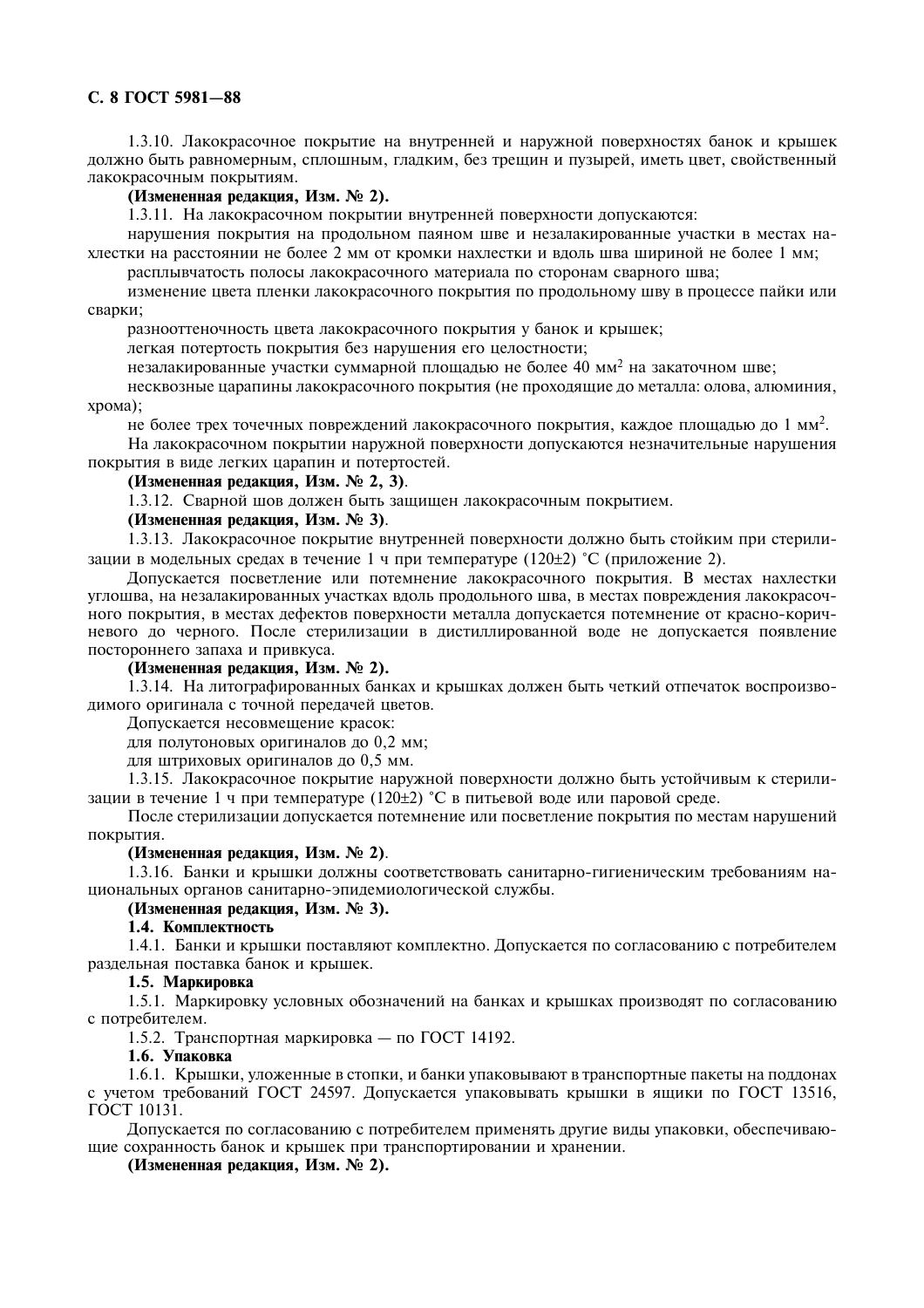# 2. ПРИЕМКА

2.1. Банки принимают партиями.

Партией считают количество банок одного типоразмера, назначения, изготовленных из одних материалов и оформленных одним документом о качестве, содержащим:

товарный знак и (или) наименование предприятия-изготовителя;

объем партии;

тип и обозначение банки;

марку и класс покрытия белой жести по каждой стороне и марку алюминия;

вид лакокрасочного покрытия внутренней и наружной поверхности;

дату изготовления партии;

обозначение настоящего стандарта;

штамп отдела технического контроля. 2.2. Для контроля качества банок проводят приемосдаточные и периодические испытания.

2.3. Приемосдаточные испытания проводят по показателям групп 1-10 табл. 5.

Для контроля качества банок по каждой группе, кроме 1, 3 и 10, методом случайного отбора от партии отбирают выборку по табл. 6.

|  |  |  |  | Таблица |  |  | - 5 |
|--|--|--|--|---------|--|--|-----|
|--|--|--|--|---------|--|--|-----|

| Номер<br>группы | Характеристика контролируемых показателей                                                | Номер пункта                                  |  |  |  |
|-----------------|------------------------------------------------------------------------------------------|-----------------------------------------------|--|--|--|
|                 | Размеры и вместимость банок                                                              | $1.2.2 - 1.2.5$                               |  |  |  |
| 2               | Герметичность банок                                                                      | 1.3.5                                         |  |  |  |
| 3               | Стойкость лакокрасочных покрытий к стерилизации                                          | 1.3.13, 1.3.15                                |  |  |  |
| 4               | Забросы частиц припоя размером (диаметром) более 6,3 мм                                  | 1.3.4 (в части забросов)                      |  |  |  |
| 5               | Забросы частиц припоя размером (диаметром), мм, более 2,4 до<br>6,3 включ.               | То же                                         |  |  |  |
| 6               | Забросы частиц припоя размером (диаметром), мм, более 2,0 до<br>2,4 включ.               | 1.3.4 (в части забросов)                      |  |  |  |
| 7               | Забросы частиц припоя размером (диаметром), мм, более 1,6 до<br>$2.0$ включ.             | То же                                         |  |  |  |
| 8               | Поверхность банок и крышек, продольные и закаточные швы                                  | забросов),<br>$1.3.4$ (кроме<br>1.3.7, 1.3.7a |  |  |  |
| 9               | Состояние лакокрасочного покрытия на внутренней и наружной<br>поверхности банок и крышек | $1.3.10 - 1.3.12$                             |  |  |  |
| 10              | Наличие на крышке уплотнительной пасты и отбортовки на<br>корпусе                        | 1.3.6, 1.3.8                                  |  |  |  |

Таблица 6

|                      | Вы-          | Объем             | Общий                      | Группы 2, 4              |                           | Группы 5, 9              |                           | $\Gamma$ руппа 6         |                           | Группы 7, 8              |                           |
|----------------------|--------------|-------------------|----------------------------|--------------------------|---------------------------|--------------------------|---------------------------|--------------------------|---------------------------|--------------------------|---------------------------|
| Объем<br>партии, шт. | $6op-$<br>кa | выбор-<br>КИ, ШТ. | объем<br>выбор-<br>КИ, ШТ. | Приемоч-<br>ное<br>число | Брако-<br>вочное<br>число | Приемоч-<br>ное<br>число | Брако-<br>вочное<br>число | Приемоч-<br>HOe<br>число | Брако-<br>вочное<br>число | Приемоч-<br>ное<br>число | Брако-<br>вочное<br>число |
| До 1200              |              | 50                | 50                         | 0                        | ◠                         |                          |                           |                          | 4                         | ↑                        |                           |
| ВКЛЮЧ.               | າ            | 50                | 100                        |                          |                           |                          |                           |                          |                           |                          |                           |
| Св. 1201             |              | 80                | 80                         |                          |                           |                          |                           |                          |                           |                          |                           |
| до 3200              | 2            | 80                | 160                        |                          |                           |                          |                           |                          |                           |                          |                           |
| Св. 3201             |              | 125               | 125                        |                          |                           |                          |                           |                          |                           |                          |                           |
| ло 10000             | 2            | 125               | 250                        |                          |                           | n                        |                           | ⋀                        |                           | 12                       | 13                        |
| Св. 10001            |              | <b>200</b>        | <b>200</b>                 |                          |                           |                          |                           |                          |                           |                          | 11                        |
| до 35000             | 2            | 200               | 400                        |                          |                           |                          |                           | 12                       | 13                        | 18                       | 19                        |
| Св. 35001            |              | 315               | 315                        |                          |                           |                          |                           |                          | 11                        |                          | 16                        |
| ло 150000            | 2            | 315               | 630                        |                          | 4                         | 12                       | 13                        | 18                       | 19                        | 26                       | 27                        |
| Св. 150001           |              | 500               | 500                        |                          |                           |                          | 11                        | 11                       | 16                        |                          | 16                        |
|                      | ◠            | 500               | 1000                       |                          |                           | 18                       | 19                        | 26                       | 27                        | 26                       | 27                        |

(Измененная редакция, Изм. № 1, 2, 3).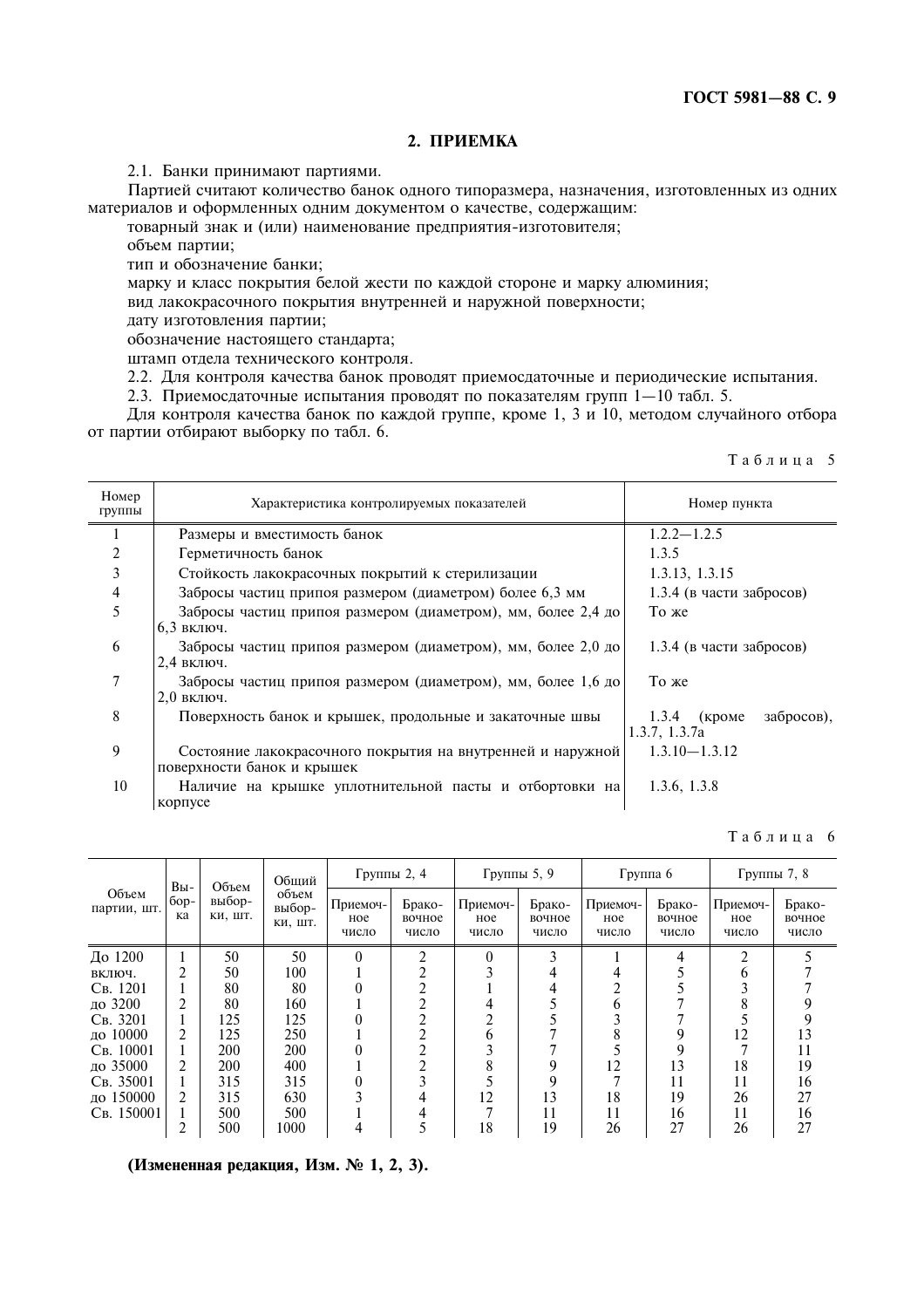# С. 10 ГОСТ 5981-88

2.4. Партию принимают, если количество банок, не соответствующих требованиям настоящего стандарта, в первой выборке по показателям каждой группы меньше или равно приемочному числу, и бракуют, если количество банок хотя бы по показателям одной группы больше или равно браковочному числу.

Если количество банок, не соответствующих требованиям настоящего стандарта, в выборке больше приемочного числа и меньше браковочного числа, то отбирают вторую выборку от той же партии.

По результатам контроля второй выборки партию принимают, если количество банок, не соответствующих требованиям настоящего стандарта, меньше или равно приемочному числу. Партию бракуют, если количество банок хотя бы по показателям одной группы больше или равно браковочному числу.

2.5. Для контроля качества банок по группе 1 от партии отбирают выборку в количестве 6 шт. Партию принимают, если все банки в выборке соответствуют требованиям настоящего стандарта.

2.6. (Исключен, Изм. № 3).

2.7. Для контроля качества банок по группе 3 от партии отбирают по 5 банок для испытания в каждой модельной среде. Партию принимают, если все банки в выборке соответствуют требованиям настоящего стандарта.

2.8. Для контроля качества банок по группе 10 от партии отбирают выборку в количестве 6 шт. Партию принимают, если после контроля не обнаружено ни одной негерметичной банки.

2.9. При получении неудовлетворительных результатов по пп. 2.5—2.8 хотя бы по показателям одной группы, проводят контроль удвоенного количества банок, взятых от той же партии.

Результаты повторного контроля распространяются на всю партию.

2.10. При периодических испытаниях проводят контроль санитарно-гигиенических показателей. Испытания проводят не реже одного раза в год в соответствии с методическими указаниями № 4395 по гигиенической оценке лакированной консервной тары, а также в соответствии с требованиями ГН 2.3.3.972 по гигиеническим нормативам предельно допустимых количеств химических вешеств, вылеляющихся из материалов, контактирующих с пишевыми продуктами, методами их определения или другими соответствующими документами, утвержденными органами здравоохранения.

Подлежащие контролю токсичные органические вещества, выделяющиеся из лакокрасочных покрытий, определяют по методическим указаниям № 4395.

Банки для консервов не должны выделять в модельные среды металлы в количествах, превышающих установленные для них значения допустимых норм миграции по ГН 2.3.3.972. При этом контролируют миграцию следующих металлов:

Fe, Pb, Zn - для банок сборных паяных из белой жести;

Fe, Cu - для банок сборных сварных из белой жести;

Al - для банок и крышек из алюминиевой ленты или листов;

Ст, Fe - для банок цельных и крышек из хромированной жести;

Fe, Pb, Zn, Cr - для банок сборных паяных с концами из хромированной жести.

При использовании для внутренней поверхности банок и крышек лакокрасочного покрытия с алюминиевым пигментом дополнительно контролируют переход Al, а при применении лакокрасочного покрытия, пигментированного двуокисью титана, - Ті.

(Измененная редакция, Изм. № 3).

# 3. МЕТОДЫ КОНТРОЛЯ

3.1. Размеры банок контролируют измерительными инструментами по ГОСТ 166 или шаблонами и калибрами по нормативно-технической документации с погрешностью не более 0,1 мм.

3.2. Внешний вид банок и крышек, поверхность швов и покрытий, а также показатели, не характеризующиеся количественными значениями по пп. 1.3.4, 1.3.6 - 1.3.8, 1.3.10 - 1.3.12, контролируют визуально.

Показатели с количественными значениями, приведенные в пп. 1.3.4, 1.3.7, 1.3.7а, 1.3.11, контролируют универсальными измерительными инструментами по ГОСТ 166 с погрешностью не более 0.05 мм.

(Измененная редакция, Изм. № 1).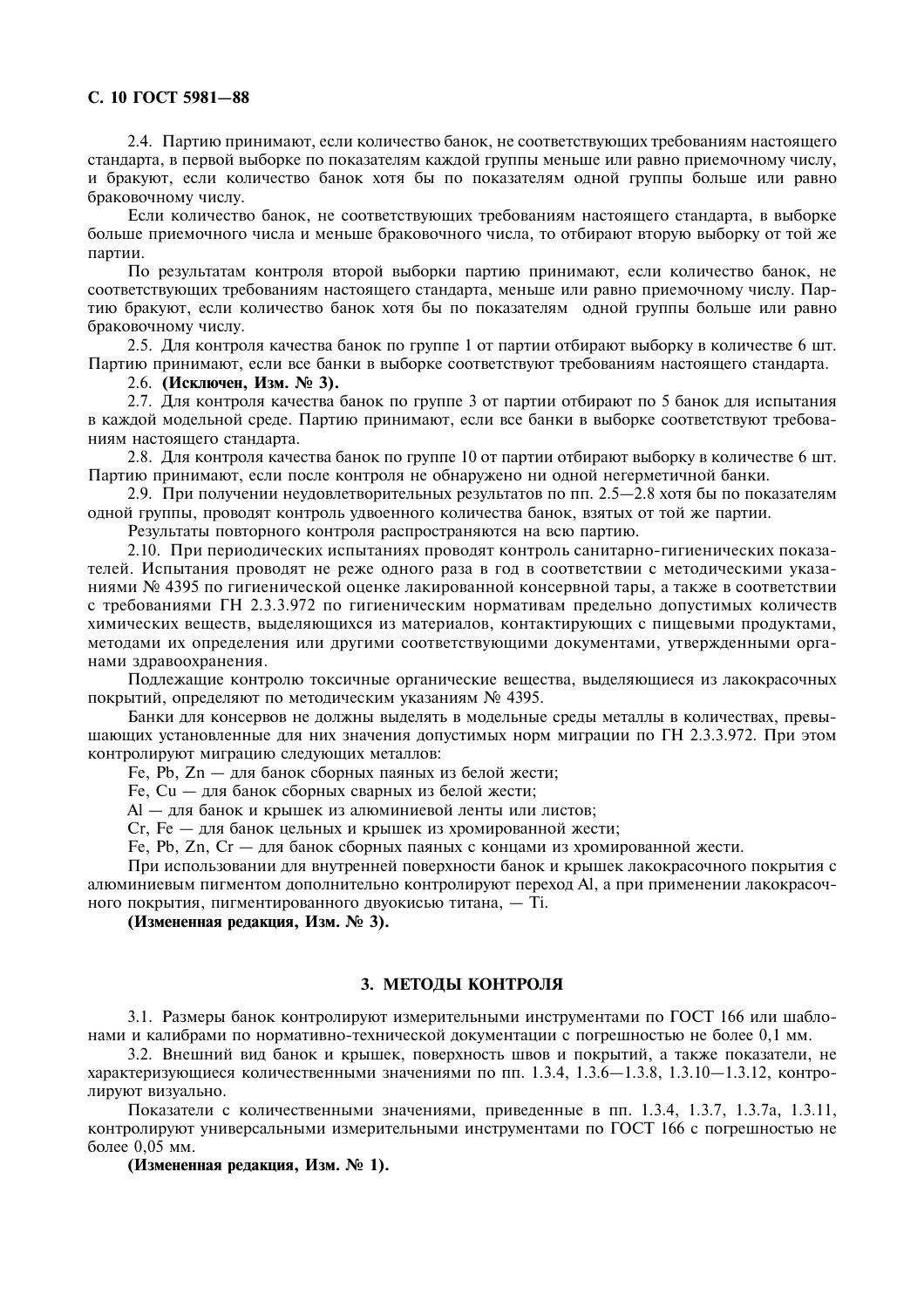# 3.3. Контроль вместимости банок

3.3.1. Аппаратура и материалы

Весы лабораторные по ГОСТ 24104.\*

Вода дистиллированная по ГОСТ 6709.

Бумага фильтровальная по ГОСТ 12026.

3.3.2. Подготовка к контролю

В крышке банки до ее закрытия со стороны внутренней поверхности просверливают два отверстия диаметром 3-4 мм на расстоянии 5 мм друг от друга.

Отверстия располагают как можно ближе к закаточному шву (для крышки с рельефом, направленным наружу, - в наивысшей точке крышки).

3.3.3. Проведение контроля

Порожнюю банку взвешивают с погрешностью  $\pm 0.5$  г.

Через одно из отверстий банку заполняют водой температурой (20±5) °С, при этом банку следует лержать в наклонном положении так, чтобы отверстия были расположены как можно выше. По мере наполнения водой положение банки приближают к вертикальному. Когда вода выступит из второго отверстия, оба отверстия закрывают пальцами рук. Остаток воды на наружной стороне крышки удаляют фильтровальной бумагой.

Наполненные водой банки взвешивают:

банки вместимостью до 300 см<sup>3</sup> — с погрешностью  $\pm 0.1$  г;

банки вместимостью свыше 300 до 1000 см<sup>3</sup> - с погрешностью  $\pm 1,0$  г;

банки вместимостью свыше 1000 см<sup>3</sup> — с погрешностью  $\pm 2.0$  г.

3.3.4. Обработка результатов

Вместимость в кубических сантиметрах определяют как разность между массой наполненной и порожней банки, умноженную на коэффициент 1.003.

3.4. Герметичность банок контролируют воздушно-водяным тестером в течение 10 с под давлением:

90—110 кПа (0,90—1,10 кгс/см<sup>2</sup>) — для банок вместимостью до 1000 см<sup>3</sup> и диаметром до 100 мм включ.;

 $85-95$  кПа (0.85-0.95 кгс/см<sup>2</sup>) – для банок вместимостью свыше 1000 см<sup>3</sup> и диаметром от 100 до 153 мм:

 $70-80$  кПа  $(0.70-0.80$  кгс/см<sup>2</sup>) — для банок диаметром более 153 мм.

Банку зажимают между фланцами. С открытой стороны банки фланец должен иметь уплотнительную прокладку, герметизирующую внутреннюю полость банки, и штуцер, соединяющий эту полость с ресивером через гибкий шланг. Банку опускают в водяную ванну так, чтобы вода полностью покрывала ее, и подают под давлением воздух.

Банку считают негерметичной, если во время испытания в воле появляются непрерывно вылеляющиеся пузырьки воздуха.

Если пузырьки возлуха вылеляются прерывно, то определяют количество возлуха и время, в течение которого он выходит. К месту выделения пузырьков подносят мерный цилиндр по ГОСТ 1770, заполненный водой. Для предотвращения утечки воды из цилиндра во время погружения его в ванну открытый конец закрывают. Цилиндр устанавливают, освобождают его открытый конец и одновременно включают секундомер. По истечении контрольного времени по шкале цилиндра определяют количество вытесненной из него воды. Допускается наличие в выборке 10 % банок с утечкой воздуха не более 5 см<sup>3</sup> за 30 с.

#### (Измененная редакция, Изм. № 2, 3).

3.5. Качество отбортовки корпуса определяют следующим образом:

отбирают крышки с уплотнительной пастой, нанесенной без пропусков, пузырьков и трешин; в отбортованных крышках просверливают отверстия диаметром не менее 5 мм, при этом не должно быть деформаций элементов крышек;

закатывают:

определяют герметичность банок (см. п. 3.4).

3.6. Качество слоя уплотнительной пасты на крышках определяют следующим образом:

отбирают крышки с видимыми дефектами слоя пасты (пропуски, пузырьки, трещины и др.);

в крышках просверливают отверстия диаметром не менее 5 мм, при этом не должно быть деформаций элементов крышек;

\* С 1 июля 2002 г. ввелен в лействие ГОСТ 24104—2001 (злесь и лалее).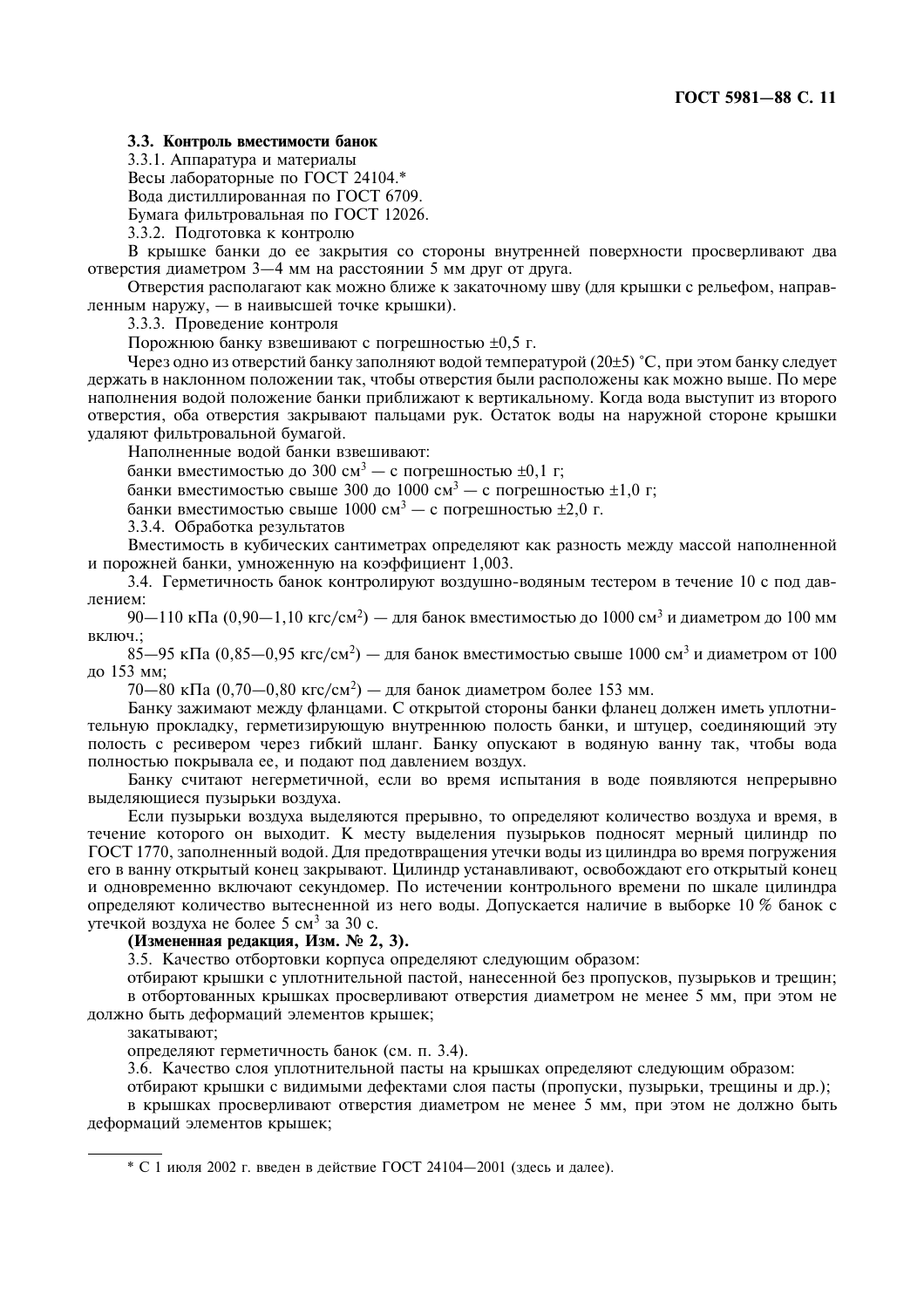закатывают;

определяют герметичность укупоривания банок (см. п. 3.4).

3.7. Контроль стойкости лакокрасочного покрытия при стерилизации в модельных средах проводят в соответствии с приложением 2.

3.8. Контроль качества поперечных швов проводят в соответствии с приложением 3.

(Введен дополнительно, Изм. № 1).

3.9. Выбор модельных сред, подготовку вытяжек, а также определение органолептических показателей качества волы после испытаний проволят в соответствии с требованиями метолических указаний № 4395.

Миграцию органических веществ из лакокрасочных покрытий контролируют в соответствии с метолическими указаниями № 4395.

Миграцию металлов определяют по методам, указанным в ГН 2.3.3.972, и методам, приведенным в приложении 4.

Допускается применять другие методы исследования, обладающие необходимой селективностью и чувствительностью, утвержденные национальными органами здравоохранения.

(Введен дополнительно, Изм. № 3).

#### 4. ТРАНСПОРТИРОВАНИЕ И ХРАНЕНИЕ

4.1. Банки транспортируют всеми видами транспорта в крытых транспортных средствах в соответствии с правилами перевозок грузов, действующими для каждого вида транспорта.

Допускается транспортирование банок и крышек открытым автомобильным транспортом при условии защиты их от атмосферных осадков брезентом, полиэтиленовой пленкой и другими материалами.

4.2. Банки хранят в помещениях с относительной влажностью воздуха не более 75 % при температуре не ниже 4 °С.

Банки из нелакированной жести электролитического лужения хранят в помещениях с относительной влажностью воздуха не более 65 % при температуре не ниже 4 °С.

Не допускается хранение банок в одном помещении с материалами, вызывающими коррозию и загрязнение банок.

# 5. ГАРАНТИИ ИЗГОТОВИТЕЛЯ

5.1. Изготовитель гарантирует соответствие качества банок требованиям настоящего стандарта при соблюдении потребителем условий транспортирования, хранения и применения.

5.2. Гарантийный срок хранения — один год со дня изготовления.

После истечения срока хранения перед применением проводят проверку банок на соответствие требованиям настоящего стандарта.

Разд. 5. (Введен дополнительно, Изм. № 3).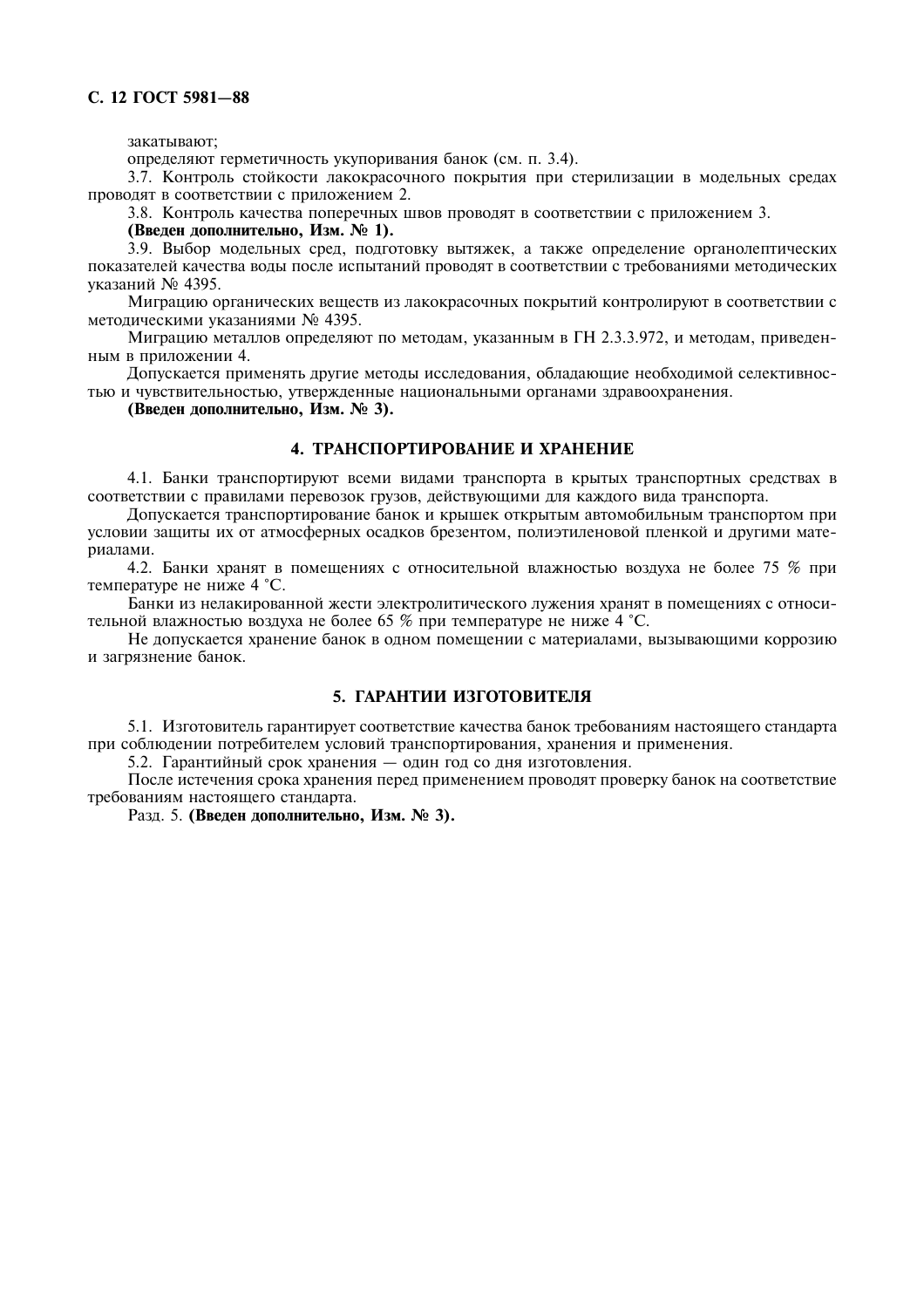#### ПРИЛОЖЕНИЕ 1 Рекомендуемое

# Таблица 8

крышки

 $0,25$ 

 $0,25$ <br>0,25

 $0,25$ <br>0,25

 $0,25$ 

| Сборные круглые банки |                   |        |  |  |
|-----------------------|-------------------|--------|--|--|
| Внутренний диа-       | Толщина жести, мм |        |  |  |
| метр банок, мм        | корпуса           | крышки |  |  |
| 50,5                  | 0,18              | 0,20   |  |  |
| 59,5                  | 0,18              | 0,20   |  |  |
| 72,8                  | 0,18              | 0,20   |  |  |
| 74,1                  | 0,18              | 0,20   |  |  |
| 83,4                  | 0,20              | 0,22   |  |  |
| 91,0                  | 0,20              | 0,22   |  |  |
| 99,0                  | 0,22              | 0,22   |  |  |
| 153,1                 | 0,25              | 0,28   |  |  |
| 215,0                 | 0,28              | 0,32   |  |  |
| 223,0                 | 0,28              | 0,32   |  |  |

# Таблица 7

|  |  |  | Таблица 9 |
|--|--|--|-----------|

| Цельные круглые банки |                 |                   |                           |        |
|-----------------------|-----------------|-------------------|---------------------------|--------|
| Внутрен-<br>ний диа-  |                 | Толщина жести, мм | Толщина алюми-<br>НИЯ, ММ |        |
| метр<br>банок.<br>MM  | корпуса         | крышки            | корпуса                   | крышки |
| 72,8                  | 0,20            | 0,22              | 0,25                      | 0,27   |
| 83,4                  | 0,20            | 0,22              | 0,25                      | 0,27   |
| 91,0                  | 0,20            | 0,22              | 0,25                      | 0,27   |
| 99,0                  | $-0.22$<br>0.20 | $0.20 - 0.22$     | 0.27                      | 0.27   |

Обозначение<br>банок

61  $\frac{62}{63}$ 

64 65 66

Таблица 10

| Цельные фигурные банки |         |                   |                           |        |
|------------------------|---------|-------------------|---------------------------|--------|
| Обозна-<br>чение       |         | Толщина жести, мм | Толщина алюми-<br>НИЯ, ММ |        |
| банок                  | корпуса | крышки            | корпуса                   | крышки |
| 28                     | 0,20    | 0,22              | 0,27                      | 0,30   |
| 16                     | 0,20    | 0,22              | 0,27                      | 0,30   |
| 17                     | 0,20    | 0,22              | 0,27                      | 0,30   |
| 49                     | 0,22    | 0,22              | 0,27                      | 0,30   |
| 29                     | 0,22    | 0,22              | 0,27                      | 0,30   |
| 50                     | 0,22    | 0,25              | 0,30                      | 0,32   |
| 51                     | 0,22    | 0,25              | 0,30                      | 0,32   |
| 18                     | 0,22    | 0,25              | 0,30                      | 0,32   |
| 32                     | 0,22    | 0,25              | 0,30                      | 0,32   |
| 52                     | 0,22    | 0,25              | 0,30                      | 0,32   |
| 56                     | 0,20    | 0,25              | 0,30                      | 0,32   |
| 54                     | 0,22    | 0,25              | 0,30                      | 0,30   |
| 19                     | 0,22    | 0,25              | 0,30                      | 0,30   |
| 53                     | 0,22    | 0,25              | 0,27                      | 0,30   |
| 31                     | 0,22    | 0,25              | 0,30                      | 0,30   |
| 55                     | 0,22    | 0,25              | 0,30                      | 0,30   |
| 33                     | 0,22    | 0,25              | 0,30                      | 0,30   |

Сборные прямоугольные банки

корпуса

 $0,22$ 

 $0,22$ <br> $0,22$ 

 $0,25$ <br>0,25

 $0,25$ 

Толщина жести, мм

# ПРИЛОЖЕНИЕ 1. (Измененная редакция, Изм. № 2, 3).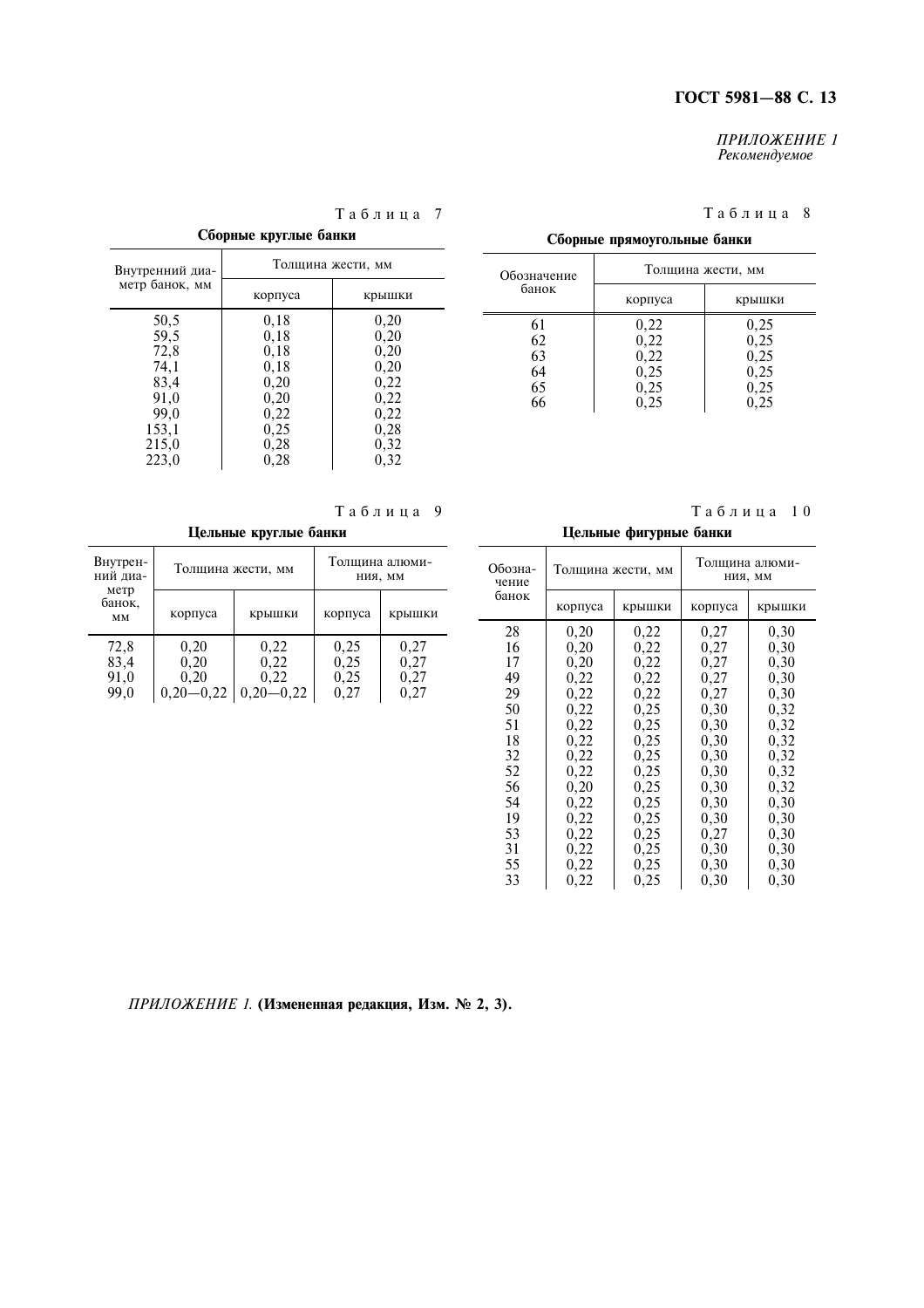# КОНТРОЛЬ СТОЙКОСТИ ЛАКОКРАСОЧНЫХ ПОКРЫТИЙ БАНОК И КРЫШЕК ПРИ СТЕРИЛИЗАЦИИ В МОДЕЛЬНЫХ СРЕДАХ

#### 1. Аппаратура и реактивы

Стерилизатор паровой медицинский по ГОСТ 19569\* или производственный автоклав.

Машина закаточная или другие приспособления, обеспечивающие герметичность укупоривания.

Весы лабораторные общего назначения с наибольшим пределом взвешивания 1 кг с поверочной ценой леления  $100 \text{ м}$ г по ГОСТ 24104.

Палочки стеклянные по ГОСТ 21400.

Банки стеклянные  $1-82-500$  или  $1-82-1000$  по ГОСТ 5717 или лакированные металлические сборные банки по нормативно-технической документации.

Прижимные устройства по нормативно-технической документации, предотвращающие вскрытие крышек.

Химические стаканы вместимостью 800-1000 см<sup>3</sup> по ГОСТ 25336.

Натрия гидроокись по ГОСТ 4328 или натрий двууглекислый (сода пищевая) по ГОСТ 2156.

Соль поваренная пищевая не ниже 1-го сорта по ГОСТ 13830<sup>\*\*</sup>.

Кислота уксусная по ГОСТ 61.

Кислота винная по ГОСТ 5817.

Вода дистиллированная по ГОСТ 6709.

Кислота молочная пишевая по ГОСТ 490.

Аммоний сернистый.

Натрий сернистый по ГОСТ 596.

Магний фосфорнокислый двухзамещенный.

Желатин пишевой по ГОСТ 11293.

Вода питьевая по СанПиН 2.1.4.1074.

Бумага фильтровальная по ГОСТ 12026.

Допускается использовать химические реактивы аналогичного качества, изготовленные по нормативнотехнической документации, или импортные.

Раздел 1. (Измененная редакция, Изм. № 2, 3).

#### 2. Подготовка образцов

2.1. Банки, предназначенные для испытаний в дистиллированной воде, промывают раствором пищевой соды с массовой концентрацией 50 г/дм<sup>3</sup>, тщательно несколько раз прополаскивают теплой 40 °С-45 °С проточной водопроводной и дистиллированной водой.

2.2. Банки заполняют модельными средами и укупоривают крышками. Контроль банок вместимостью 2000 см<sup>3</sup> и более допускается проводить на вырезанных из них образцах размером 70×100 мм.

(Измененная редакция, Изм. № 2).

2.3. Контроль стойкости лакокрасочных покрытий к стерилизации в дистиллированной воде проводят на вырезанных пластинках в стеклянных банках.

2.4. Контролируемые образцы помещают в банки. Для свободного доступа раствора по всей поверхности образцов между ними помещают стеклянные палочки или загибают углы образцов таким образом, чтобы обеспечить зазор между ними.

(Измененная редакция, Изм. № 2).

#### 3. Приготовление модельных сред

3.1. Модельные среды (табл. 11) готовят на дистиллированной воде.

<sup>\*</sup> На территории Российской Фелерации лействует ГОСТ Р 51935-2002.

<sup>\*\*</sup> На территории Российской Федерации действует ГОСТ Р 51574-2000.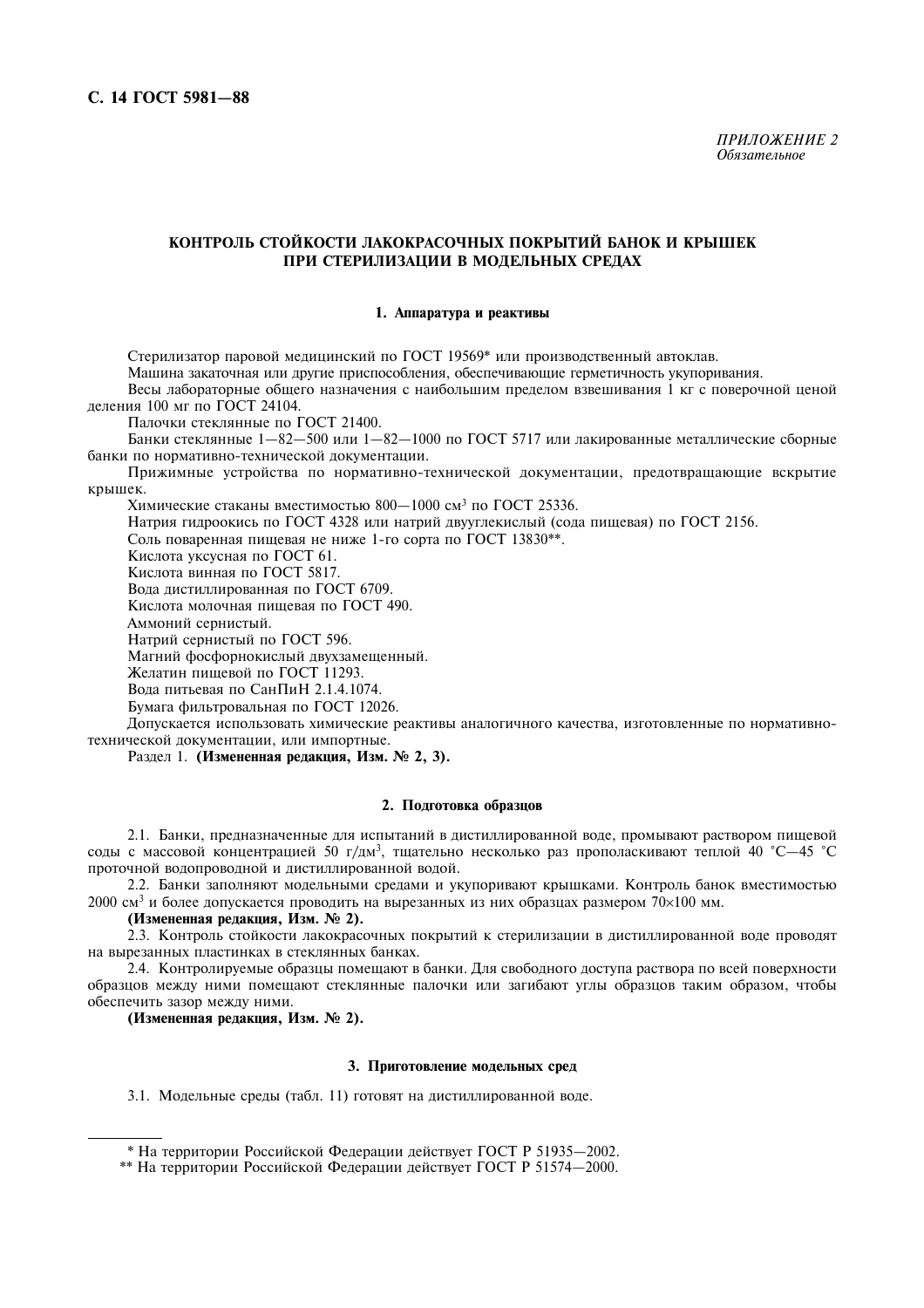# FOCT 5981-88 C. 15

#### $T a 6 \pi u$  на 11

Испытание стойкости лакокрасочных покрытий при стерилизации в модельных средах

|                                          |                                                                         | Банки и крышки                                        |                                                                         |                                                              |  |
|------------------------------------------|-------------------------------------------------------------------------|-------------------------------------------------------|-------------------------------------------------------------------------|--------------------------------------------------------------|--|
| Модельная среда                          | Количество<br>вещества, г,<br>в 1 дм <sup>3</sup><br>модельной<br>среды | из белой<br>жести с лако-<br>красочными<br>покрытиями | ИЗ<br>хромирован-<br>ной жести<br>с лакокрасоч-<br>ными покры-<br>ТИЯМИ | из алюминие-<br>вой<br>лакирован-<br>ной ленты<br>или листов |  |
|                                          |                                                                         | Покрытие внутренней поверхности                       |                                                                         |                                                              |  |
| 3%-ный раствор уксусной кислоты          | $30,0{\pm}0,1$                                                          | $+$                                                   |                                                                         |                                                              |  |
| 2%-ный раствор винной кислоты            | $20,0{\pm}0,1$                                                          | $\overline{+}$                                        | $\, +$                                                                  |                                                              |  |
| 3%-ный раствор поваренной соли           | $30,0{\pm}0,1$                                                          | $^{+}$                                                | $^+$                                                                    |                                                              |  |
| Дистиллированная вода                    |                                                                         | $^{+}$                                                | $^{+}$                                                                  |                                                              |  |
| Белковая жидкость № 1, состоящая из:     |                                                                         | $^{+}$                                                |                                                                         |                                                              |  |
| молочной кислоты 40%-ной концентрации    | $12,5\pm0,1$                                                            |                                                       |                                                                         |                                                              |  |
| поваренной соли                          | $10,0{\pm}0,1$                                                          |                                                       |                                                                         |                                                              |  |
| сернистого натрия                        | $1,0\pm 0,1$                                                            |                                                       |                                                                         |                                                              |  |
| желатина                                 | $30,0{\pm}0,1$                                                          |                                                       |                                                                         |                                                              |  |
| Белковая жидкость № 2, состоящая из:     |                                                                         | $+$                                                   |                                                                         |                                                              |  |
| поваренной соли                          | $20,0{\pm}0,1$                                                          |                                                       |                                                                         |                                                              |  |
| сернистого аммония или сернистого натрия | $0,005 \pm 0,001$                                                       |                                                       |                                                                         |                                                              |  |
| фосфорнокислого магния двухзамещенного   | $0,2{\pm}0,05$                                                          |                                                       |                                                                         |                                                              |  |
|                                          | Покрытие наружной поверхности                                           |                                                       |                                                                         |                                                              |  |
| Вода питьевая                            |                                                                         |                                                       |                                                                         |                                                              |  |

Примечания:

1. Знак «+» — испытывают, знак «-» — не испытывают.

2. Белковую жидкость № 1 используют для испытания банок и крышек под мясные, мясорастительные, рыбные и овощные натуральные белковосодержащие консервы, белковую жидкость  $\mathbb{N}^2$  2 — для банок и крышек пол крабовые консервы.

3. При применении молочной кислоты другой концентрации проводится соответствующий перерасчет.

#### (Измененная редакция, Изм. № 3).

3.2. Реактивы взвешивают на лабораторных весах, уксусную кислоту отмеряют мерным цилиндром с учетом плотности.

3.3. Белковую жидкость № 1 готовят следующим образом:

для получения 1 дм<sup>3</sup> белковой жидкости готовят раствор желатина вместе с поваренной солью в 0,5 дм<sup>3</sup> теплой воды. В отдельных колбах взвешивают молочную кислоту, исходя из фактического ее содержания в исходном растворе, к ней добавляют едкий натр, растворенный в небольшом количестве воды, и этот раствор приливают к раствору желатина.

Сернистый натрий взвешивают и растворяют в небольшом количестве воды в колбе с притертой пробкой. Раствор вливают в раствор желатина, колбу закрывают пробкой. Колбы после сливания растворов молочной кислоты и сернистого натрия ополаскивают дистиллированной водой, приливают эту воду к общему раствору, добавляют воды до 950—960 см<sup>3</sup>, колбу закрывают пробкой, встряхивают и определяют рН.

рН белковой жидкости № 1 (табл. 11) устанавливают в пределах 5,8—6,3; рН среды корректируют добавлением водного раствора винной кислоты с массовой концентрацией 20 г/дм<sup>3</sup> или водного раствора гидроокиси натрия с массовой концентрацией 100 г/дм<sup>3</sup>. Раствор белковой жидкости доводят до объема 1 дм<sup>3</sup> лобавлением листиллированной волы.

# (Измененная редакция, Изм. № 2, 3).

 $3.4$ . pH белковой жилкости № 2 (табл. 11) устанавливают в пределах 7-8; pH среды корректируют добавлением водного раствора гидроокиси натрия с массовой концентрацией 100 г/дм<sup>3</sup>.

#### 4. Проведение контроля

4.1. Банки заполняют молельными средами, нагретыми до температуры 80 °C-85 °C, укупоривают и стерилизуют в автоклавах.

Крышки уклалывают в стеклянные банки, укупоривают и стерилизуют в автоклавах.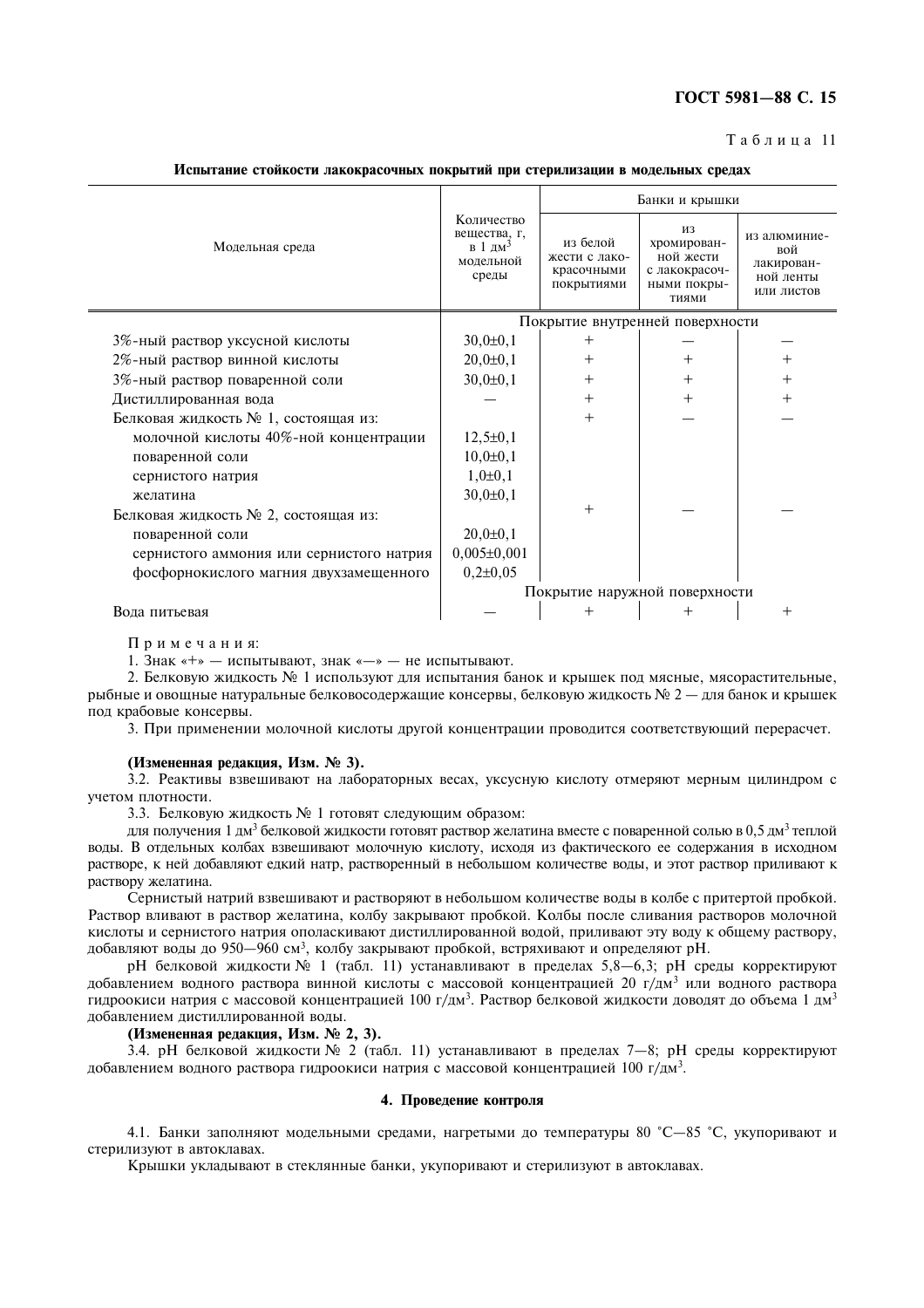# C. 16 FOCT 5981-88

При испытании образцов в стеклянных банках в паровом медицинском стерилизаторе на крышки необходимо надеть прижимные устройства, предотвращающие срыв крышек с банок.

#### (Измененная редакция, Изм. № 2).

4.2. Стерилизацию проводят при температуре  $(120±2)$  °С в течение 1 ч, без учета времени нагрева и охлажления.

Время подъема температуры в автоклаве (стерилизаторе) - 25-30 мин, время охлаждения до 30 °С-40 °С  $-$  25-30 мин.

4.3. Охлажденные металлические и стеклянные банки вскрывают. банки и образцы промывают дистиллированной водой и высушивают фильтровальной бумагой.

(Измененная редакция, Изм. № 2).

#### 5. Обработка результатов

5.1. Состояние покрытия на банках и образцах оценивают визуально в сравнении с контрольными образцами, не подвергавшимися испытаниям, тотчас после испытаний.

При оценке качества лакокрасочного покрытия на пластинках и крышках зону деформированной части (до 10 мм) от места отреза или сгиба не учитывают.

#### (Измененная редакция, Изм. № 2).

5.2. Модельные среды после испытаний сливают в стеклянные химические стаканы и оценивают визуально в проходящем свете на прозрачность и изменение цвета.

5.3. Дистиллированную воду после испытаний контролируют органолептически на наличие постороннего запаха и привкуса.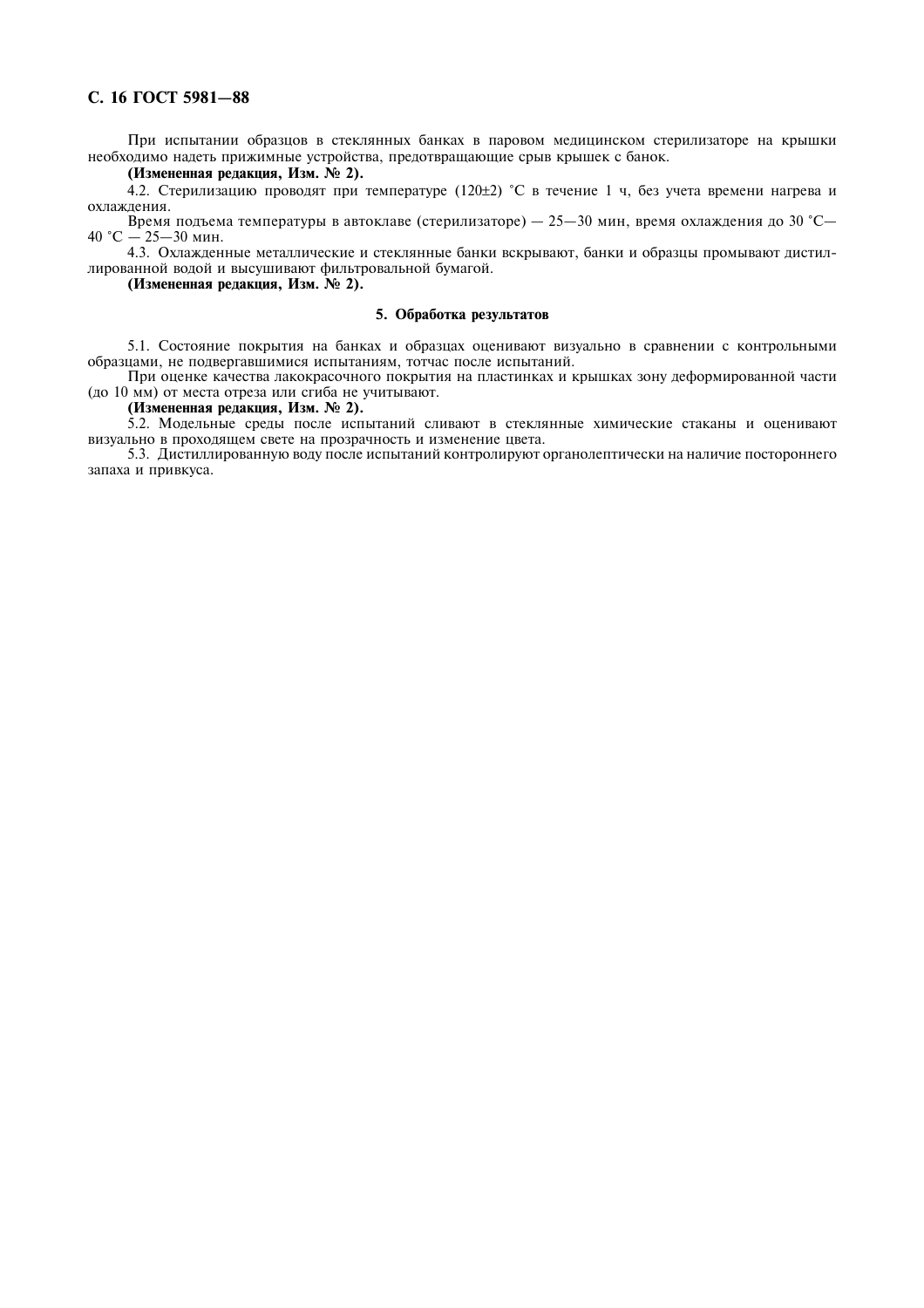ПРИЛОЖЕНИЕ З Рекомендуемое

# КОНТРОЛЬ КАЧЕСТВА ПОПЕРЕЧНОГО ШВА

#### 1. Общие положения

1.1. Оценку качества поперечных швов в соелинении лонышка и крышки с корпусом сборных металлических банок или крышки с корпусом цельных металлических банок проводят последовательно по следующим параметрам:

внешний вид; размер; разобранный шов; расчет перекрытия и толшины шва.

#### 2. Проведение контроля

#### 2.1. Опенка внешнего вила банки

2.1.1. Оценку проводят невооруженным глазом и на ощупь.

2.1.2. Шов должен быть гладким и плотно прижатым по всему периметру к корпусу банки, без накатов и подрезов, заусенцев и волнистости. Выдавливание уплотнительной пасты из шва не допускается. В месте крестообразного соединения допускается видимое увеличение толщины шва, отвечающее конструкции корпуса, и увеличение ширины шва не более чем на 20 %.

#### 2.2. Опенка разреза шва банки

2.2.1. Шов прорезают в двух местах, расположенных на расстоянии не менее 4 мм друг от друга, и вырезанную часть удаляют. Кроме того, шов прорезают в месте крестообразного соединения и в других местах по периметру шва на расстоянии около длины периметра по обе стороны от крестообразного соединения, а также в любом подозрительном месте шва, обнаруженном при оценке внешнего вида согласно п. 2.1.

2.2.2. Профиль шва (черт. 1) оценивают визуально при помощи лупы или профильпроектора.

2.2.3. Перекрытие крючков на местах по периметру шва, за исключением крестообразного соединения и в местах крестообразного соединения сварных банок, должно быть не менее 45 %. В местах крестообразного соединения паяных банок должно быть хотя бы минимальное перекрытие.

#### 2.3. Опенка разобранного шва

2.3.1. Разборку шва проводят при помощи клещей, т.е. крючок донышка или крышки отделяют от крючка корпуса на протяжении половины или двух третей периметра. Сразу после этого проводят измерение параметров, необходимых для расчета значений перекрытия и сжатия.

2.3.2. Степень волнистости крючка разобранного шва донышка и крышки оценивают визуально согласно шкале. приведенной на черт. 2. По этой шкале степени 0 соответствует участок крючка, где волнистость отсутствует, степени 1 соответствует участок с высотой волны, равной 10 % ширины крючка, и т.д. до степени 10, которой соответствует участок с высотой волны, равной полной ширине крючка.

2.3.3. Волнистость крючка донышка и крышки не должна быть выше пятой степени для банок диаметром от 72 до 99 мм и второй степени - для банок больших диаметров.

#### 2.4. Расчет перекрытия и толщины шва

2.4.1. Перекрытие шва (P) в процентах вычисляют по формуле

$$
P = \frac{x + y + t_1 - B}{B - (2t_1 + t_2)} \quad 100,
$$

где *х* — длина крючка корпуса, мм;

у — длина крючка донышка или крышки, мм;

 $t_1$  — толщина листа донышка или крышки, мм;

 $\dot{B}$  — высота шва, мм;

t<sub>2</sub> - толщина листа корпуса, мм.

2.4.2. Толщину шва  $(A_{\text{max}})$  в миллиметрах вычисляют по формуле

$$
A_{\text{max}} = (3t_1 + 2t_2) 1,25.
$$

2.4.3. Перекрытие должно иметь значение не менее 45 %, толщина шва должна удовлетворять требованиям п. 2.4.2.

# 3. Протокол испытания

Протокол испытания должен содержать следующие данные: наименование и вид продукции; наименование предприятия-изготовителя; результаты испытания: обозначение настоящего стандарта; дату испытания.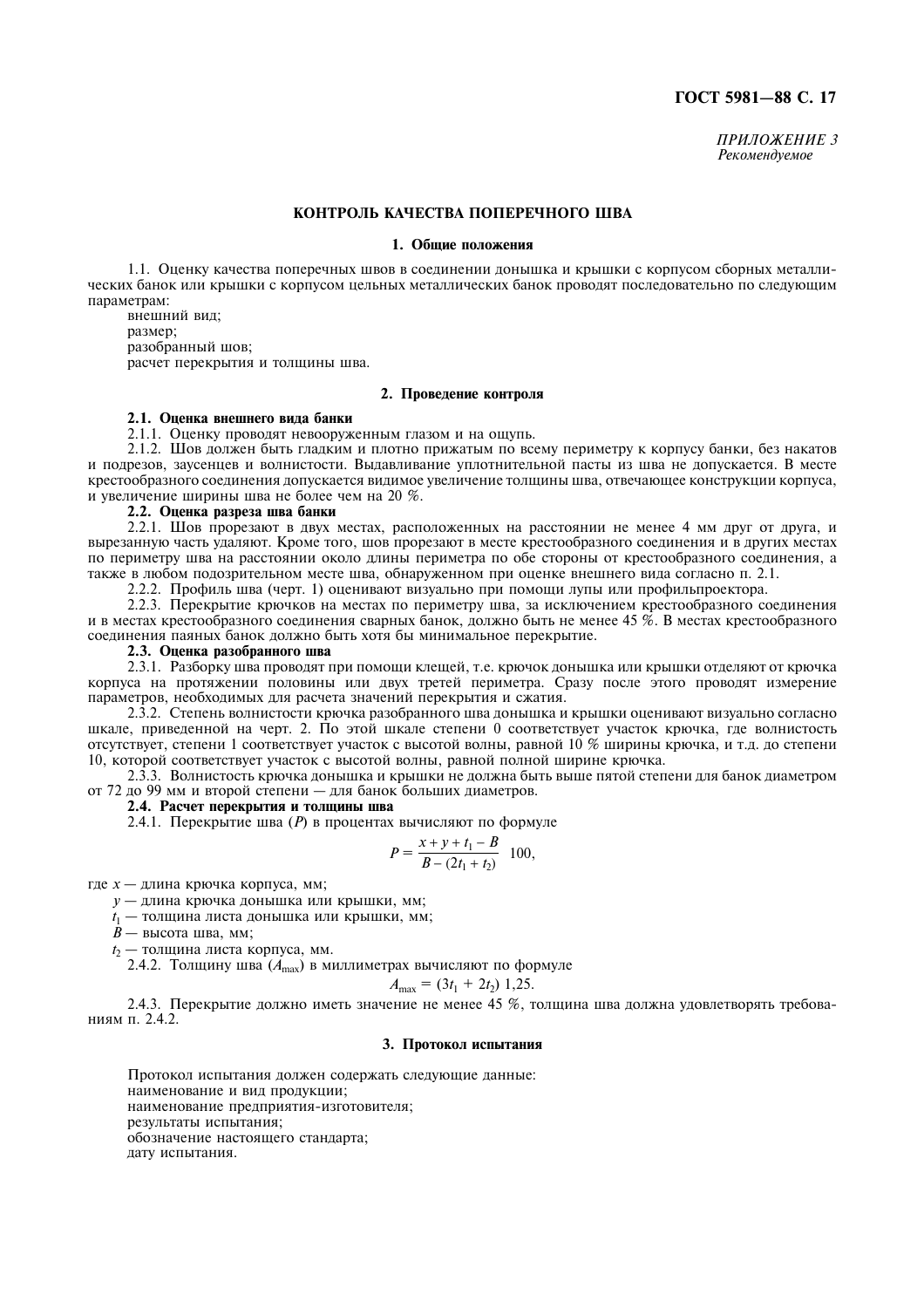

Черт. 1



Черт. 2

ПРИЛОЖЕНИЕ 3. (Введено дополнительно, Изм. № 1).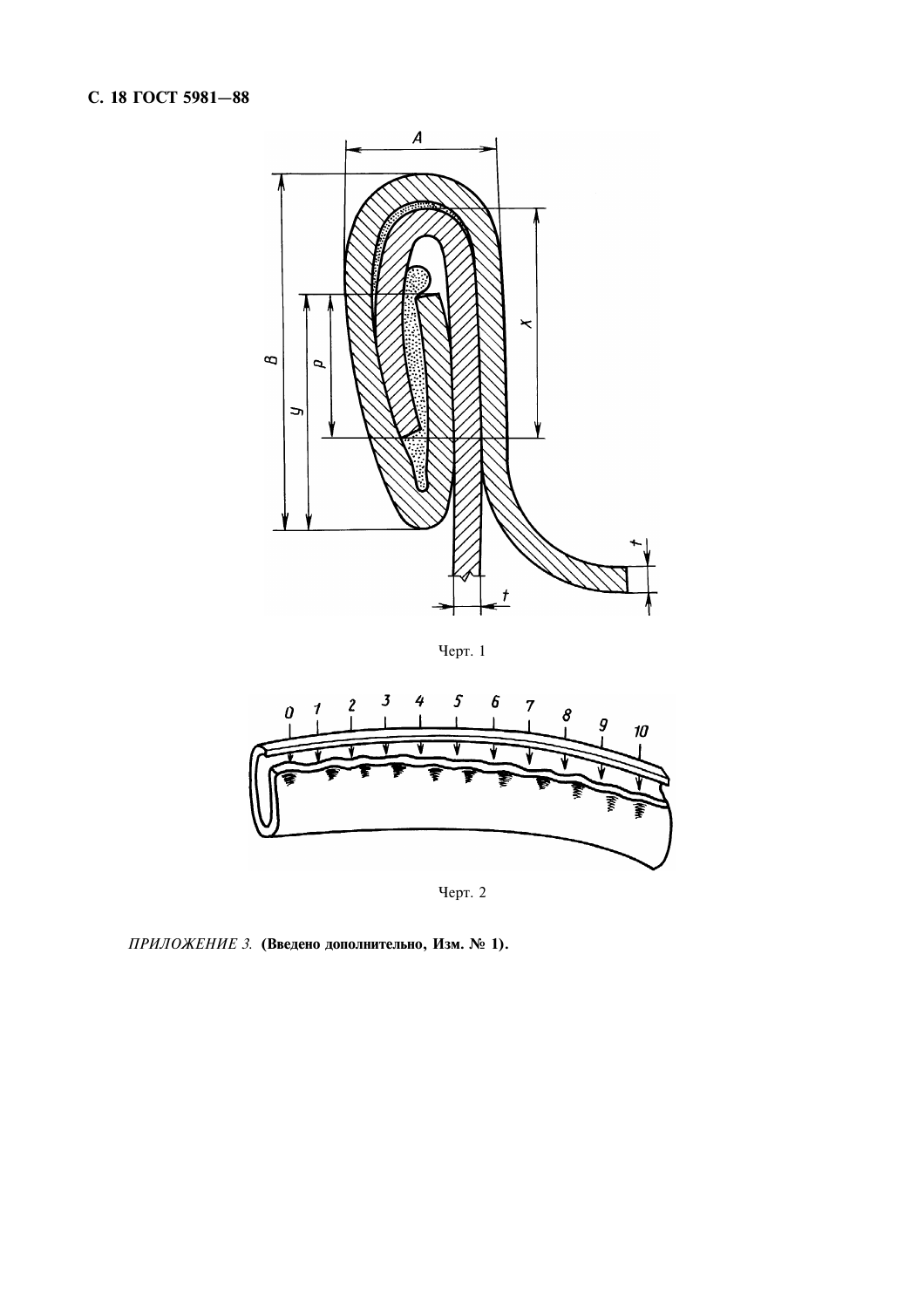ПРИЛОЖЕНИЕ 4<br>Справочное

# МЕТОДЫ КОНТРОЛЯ МИГРАЦИИ МЕТАЛЛОВ ИЗ БАНОК И КРЫШЕК

| Таблица 12 |  |
|------------|--|
|------------|--|

| Наименование металла | Метод контроля миграции металлов                                                                                                                                                              |
|----------------------|-----------------------------------------------------------------------------------------------------------------------------------------------------------------------------------------------|
| Алюминий             | Фотометрический метод - по ГОСТ 18165-89 Вода питьевая. Метод опреде-<br>ления массовой концентрации алюминия                                                                                 |
| Железо               | Атомно-абсорбционный метод - по ГОСТ 30178-96 Сырье и продукты пище-<br>вые. Атомно-абсорбционный метод определения токсичных элементов.                                                      |
|                      | Колориметрические методы - по ГОСТ 4011-72 Вода питьевая. Методы изме-<br>рения массовой концентрации общего железа, ГОСТ 26928-86 Продукты пище-<br>вые. Метод определения железа            |
| Медь                 | Атомно-абсорбционный метод - по ГОСТ 30178-96 Сырье и продукты пище-<br>вые. Атомно-абсорбционный метод определения токсичных элементов.                                                      |
|                      | Колориметрические методы - по ГОСТ 4388-72 Вода питьевая. Методы<br>измерения массовой концентрации меди, ГОСТ 26931-86 Сырье и продукты<br>пищевые. Методы определения меди.                 |
|                      | Полярографический метод - по ГОСТ 26931-86 Сырье и продукты пищевые.<br>Методы определения меди                                                                                               |
| Свинец               | Атомно-абсорбционный метод - по ГОСТ 30178-96 Сырье и продукты пище-<br>вые. Атомно-абсорбционный метод определения токсичных элементов.                                                      |
|                      | Полярографический метод - по ГОСТ 26932-86 Сырье и продукты пищевые.<br>Методы определения свинца.                                                                                            |
|                      | Метод тонкослойной хроматографии. Определение ионов свинца и цинка.<br>«Методические указания по гигиенической оценке лакированной консервной<br>тары» № 4395-87 от 30.06.87                  |
| Титан                | Фотометрический метод. Определение титана с динатриевой солью хромотро-<br>повой кислоты. «Методы исследования качества воды в водоемах», М.,<br>«Медицина», 1990, с. 224-227.=               |
| Хром                 | Атомно-абсорбционный метод. «Методические указания по атомно-абсорбци-<br>онным методам определения токсичных элементов в пищевых продуктах и<br>пищевом сырье» № 01-19/47-11-92 от 25.12.92. |
|                      | Колориметрический метод. Методические указания «Санитарно-химические<br>исследования стеклянной тары» № 2396-81 от 18.05.81                                                                   |
| Цинк                 | Атомно-абсорбционный метод - по ГОСТ 30178-96 Сырье и продукты пище-<br>вые. Атомно-абсорбционный метод определения токсичных элементов.                                                      |
|                      | Полярографический метод - по ГОСТ 26934-86 Сырье и продукты пищевые.<br>Метод определения цинка.                                                                                              |
|                      | Метод тонкослойной хроматографии. Определение ионов свинца и цинка.<br>«Методические указания по гигиенической оценке лакированной консервной<br>тары» № 4395-87 от 30.06.87                  |

ПРИЛОЖЕНИЕ 4. (Введено дополнительно, Изм. № 3).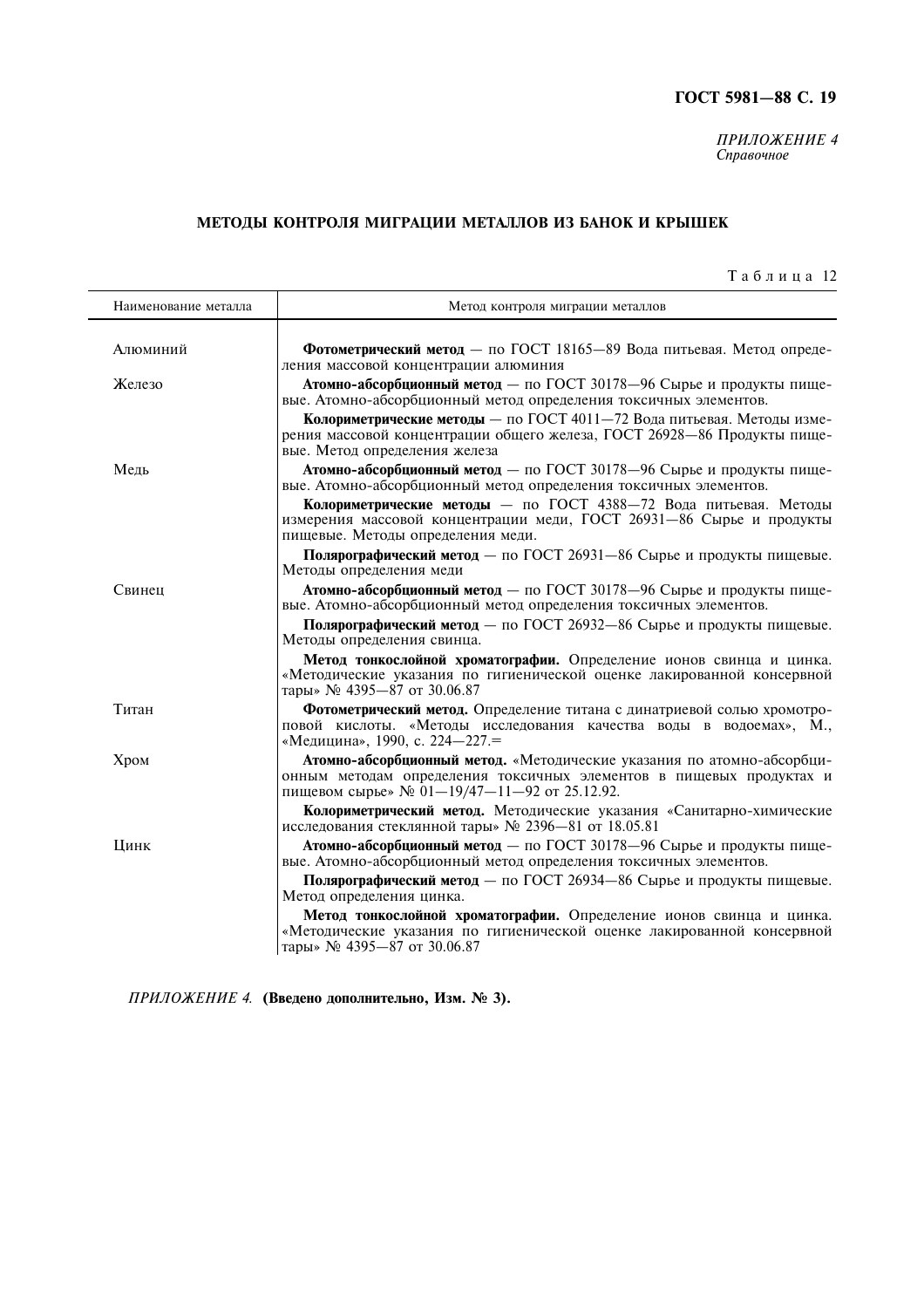# C. 20 ГОСТ 5981-88

# ИНФОРМАЦИОННЫЕ ДАННЫЕ

# 1. РАЗРАБОТАН И ВНЕСЕН Госагропромом СССР

2. УТВЕРЖДЕН И ВВЕДЕН В ДЕЙСТВИЕ Постановлением Государственного комитета СССР по стандартам от 25.11.88 № 3828

# Изменение № 3 принято Межгосударственным советом по стандартизации, метрологии и сертификации (протокол № 20 от 1 ноября 2001 г.)

За принятие изменения проголосовали:

| Наименование государства | Наименование национального органа<br>по стандартизации |
|--------------------------|--------------------------------------------------------|
| Республика Армения       | Армгосстандарт                                         |
| Республика Беларусь      | Госстандарт Республики Беларусь                        |
| Республика Казахстан     | Госстандарт Республики Казахстан                       |
| Кыргызская Республика    | Кыргызстандарт                                         |
| Республика Молдова       | Молдовастандарт                                        |
| Российская Федерация     | Госстандарт России                                     |
| Республика Таджикистан   | Таджикстандарт                                         |
| Туркменистан             | Главгосслужба «Туркменстандартлары»                    |
| Республика Узбекистан    | Узгосстандарт                                          |

# 3. Стандарт полностью соответствует СТ СЭВ 740-77, СТ СЭВ 832-77, МС ИСО 1361-83

# 4. ВЗАМЕН ГОСТ 5981-82

# 5. ССЫЛОЧНЫЕ НОРМАТИВНО-ТЕХНИЧЕСКИЕ ДОКУМЕНТЫ

| Обозначение НТД, на который дана ссылка | Номер пункта, приложения |
|-----------------------------------------|--------------------------|
| $TOCT 61-75$                            | Приложение 2             |
| ГОСТ 166-89                             | 3.1; 3.2                 |
| ГОСТ 490-79                             | Приложение 2             |
| ГОСТ 596-89                             | Приложение 2             |
| ГОСТ 1770-74                            | 3.4                      |
| ГОСТ 2156—76                            | Приложение 2             |
| $\Gamma$ OCT 4011-72                    | Приложение 4             |
| ГОСТ 4328-77                            | Приложение 2             |
| ГОСТ 4388-72                            | Приложение 4             |
| ГОСТ 5717-91                            | Приложение 2             |
| ГОСТ 5817-77                            | Приложение 2             |
| ГОСТ 6709-72                            | 3.3.1; приложение 2      |
| ГОСТ 10131-93                           | 1.6.1                    |
| ГОСТ 11293-89                           | Приложение 2             |
| ГОСТ 12026-76                           | 3.3.1; приложение 2      |
| ГОСТ 13345-85                           | 1.3.1                    |
| ГОСТ 13516-86                           | 1.6.1                    |
| ГОСТ 13830-97                           | Приложение 2             |
| ГОСТ 14192-96                           | 1.5.2                    |
| ГОСТ 18165-89                           | Приложение 4             |
| ГОСТ 19569-89                           | Приложение 2             |
| ГОСТ 21400-75                           | Приложение 2             |
| ГОСТ 21930-76                           | 1.3.1                    |
| ГОСТ 24104-88                           | 3.3.1; приложение 2      |
| ГОСТ 24597-81                           | 1.6.1                    |
| ГОСТ 25336-82                           | Приложение 2             |
| ГОСТ 26928-86                           | Приложение 4             |
| ГОСТ 26931-86                           | Приложение 4             |
| ГОСТ 26932-86                           | Приложение 4             |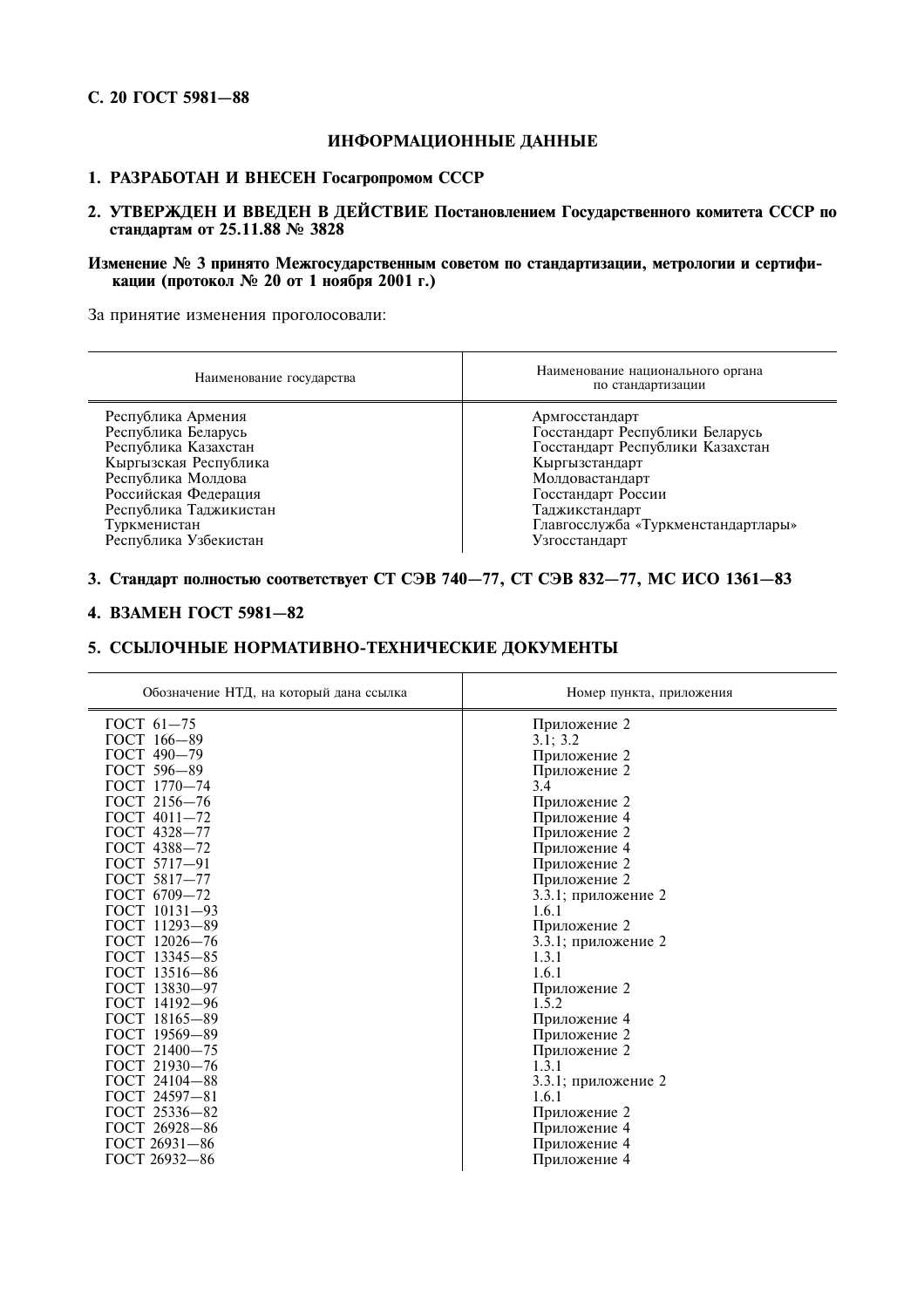Продолжение

| Обозначение НТД, на который дана ссылка | Номер пункта, приложения |
|-----------------------------------------|--------------------------|
| ГОСТ 26934-86                           | Приложение 4             |
| ГОСТ 30178-96                           | Приложение 4             |
| TH 2.3.3.972-00                         | 2.10:3.9                 |
| $MY \& 01-19/47-11-92$                  | Приложение 4             |
| $MY$ No 2396-81                         | Приложение 4             |
| $MY$ No 4395-87                         | 2.10; 3.9; приложение 4  |
| СанПиН 2.1.4.1074-2001                  | Приложение 2             |

- 6. Ограничение срока действия снято по протоколу № 4-93 Межгосударственного совета по стан-дартизации, метрологии и сертификации (ИУС 4-94)
- 7. ИЗДАНИЕ (август 2003 г.) с Изменениями № 1, 2, 3, утвержденными в ноябре 1990 г., декабре 1994 г., феврале 2002 г. (ИУС 1—91, 3—95, 5—2002)